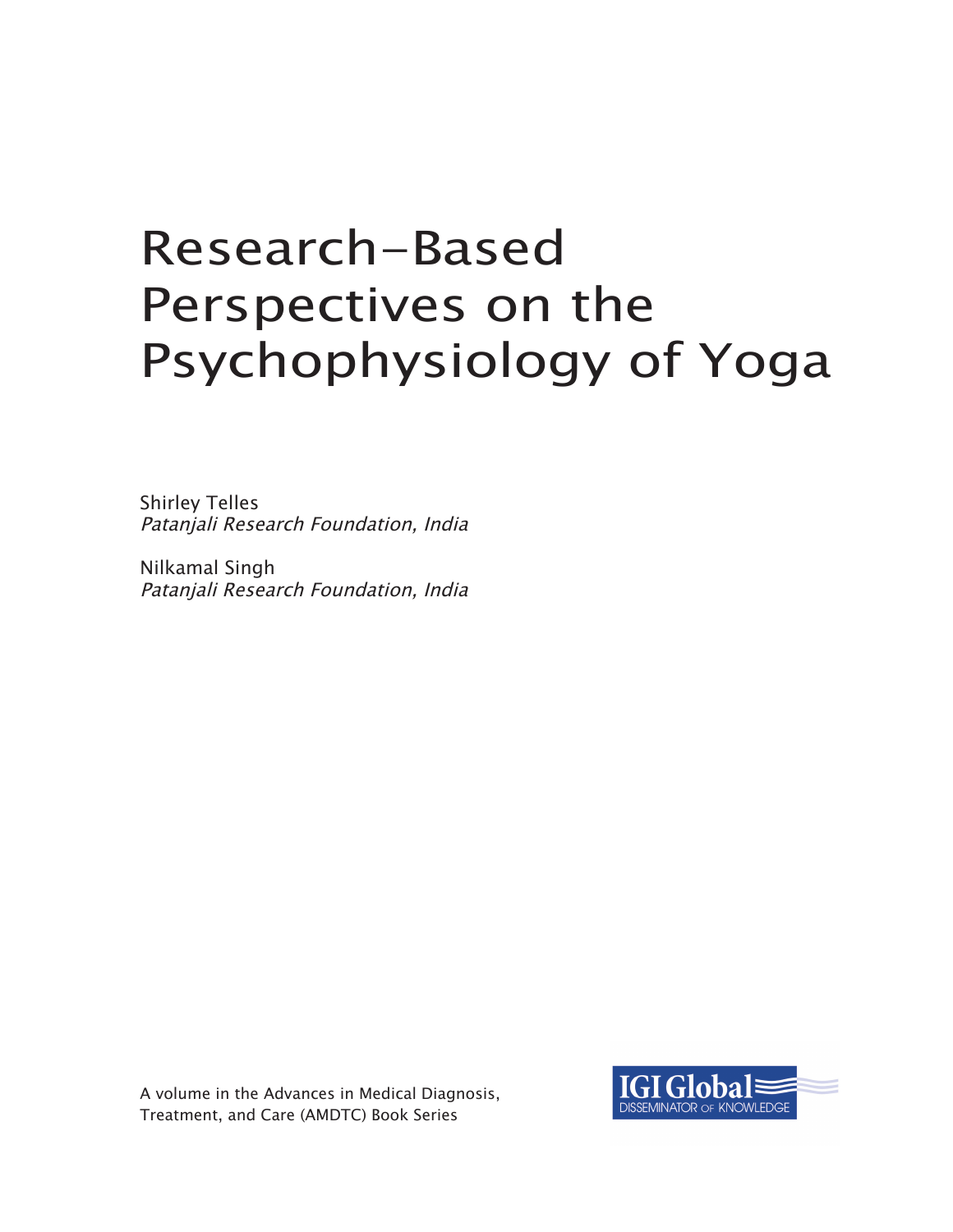Published in the United States of America by IGI Global Medical Information Science Reference (an imprint of IGI Global) 701 E. Chocolate Avenue Hershey PA, USA 17033 Tel: 717-533-8845 Fax: 717-533-8661 E-mail: cust@igi-global.com Web site: http://www.igi-global.com

Copyright © 2018 by IGI Global. All rights reserved. No part of this publication may be reproduced, stored or distributed in any form or by any means, electronic or mechanical, including photocopying, without written permission from the publisher. Product or company names used in this set are for identification purposes only. Inclusion of the names of the products or companies does not indicate a claim of ownership by IGI Global of the trademark or registered trademark.

Library of Congress Cataloging-in-Publication Data

Names: Telles, Shirley, editor. | Singh, Nilkamal, 1982- editor.

Title: Research-based perspectives on the psychophysiology of yoga / Shirley Telles and Nilkamal Singh, editors. Description: Hershey, PA : Medical Information Science Reference, [2018] |

Includes bibliographical references.

Identifiers: LCCN 2017010726| ISBN 9781522527886 (hardcover) | ISBN 9781522527893 (ebook)

Subjects: | MESH: Yoga | Psychophysiology--methods | Mind-Body Therapies

Classification: LCC RM727.Y64 | NLM QT 260.5.Y7 | DDC 613.7/046--dc23 LC record available at https://lccn.loc. gov/2017010726

This book is published in the IGI Global book series Advances in Medical Diagnosis, Treatment, and Care (AMDTC) (ISSN: 2475-6628; eISSN: 2475-6636)

British Cataloguing in Publication Data A Cataloguing in Publication record for this book is available from the British Library.

All work contributed to this book is new, previously-unpublished material. The views expressed in this book are those of the authors, but not necessarily of the publisher.

For electronic access to this publication, please contact: eresources@igi-global.com.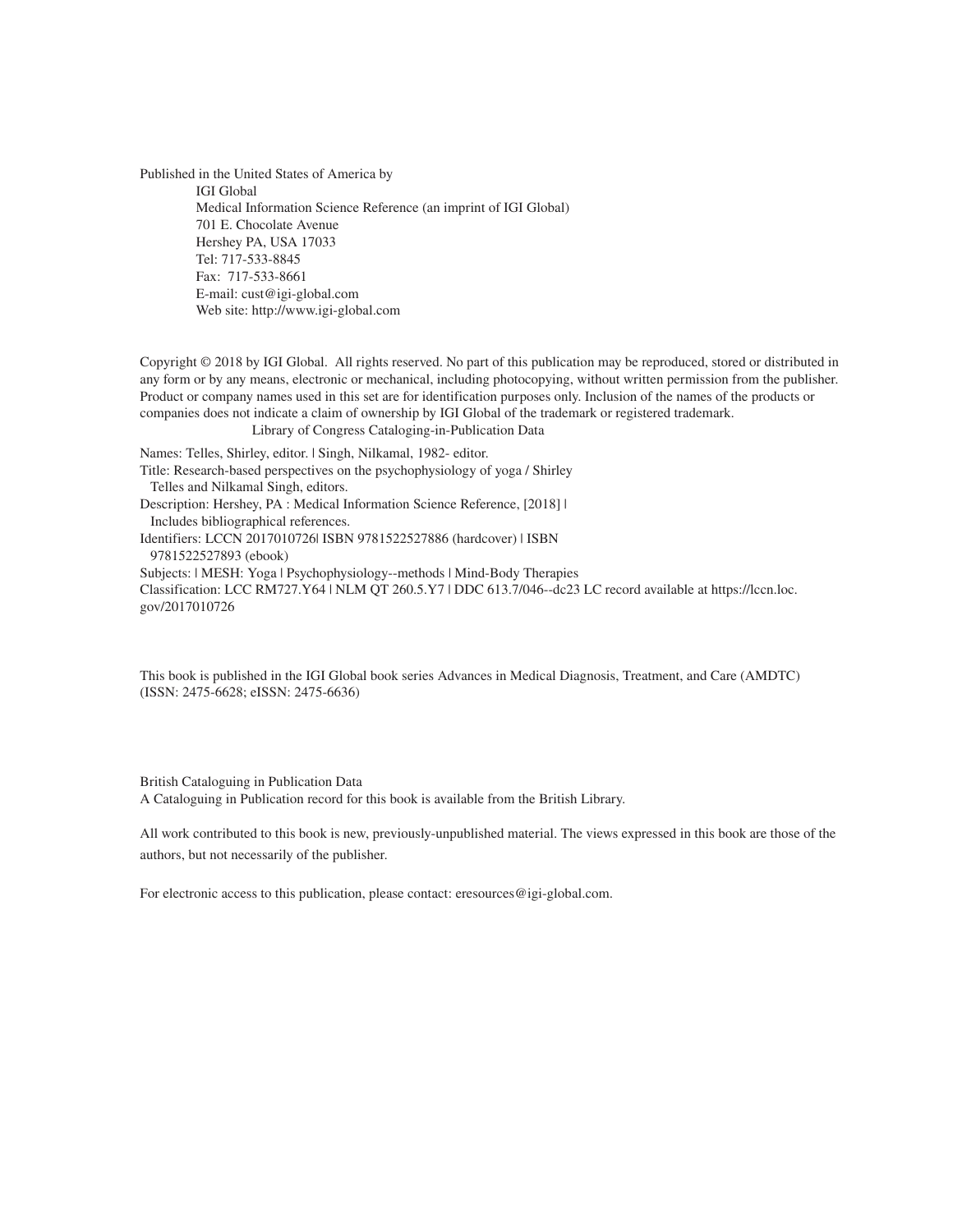# Chapter 3 Long-Term Changes in Experienced Yoga Practitioners: Growth of Higher States of Consciousness

#### **Frederick T. Travis**

*Maharishi University of Management, USA*

#### **ABSTRACT**

*This chapter explores subjective and objective correlates of the state of Yoga during Transcendental Meditation practice. Yoga fits the three criteria of a higher state of consciousness: (1) Yoga has a different subject/object relationship than other states. In Yoga there is no content—only self-awareness. (2) Yoga involves a more expanded sense-of-self. Content analysis of descriptions of Yoga yielded three themes: the absence of time, absence of space and absence of body sense. Yoga is the most universal aspect of the individual. (3) Yoga is defined by distinct physiological patterns. Slowing of breath, autonomic orienting and frontal alpha1 brain coherence are reported during the state of Yoga. The integration of Yoga with waking, sleeping and dreaming also fits the criteria for being a higher state of consciousness, called Cosmic Consciousness in the Vedic tradition. The chapter ends with the conclusion that growth of higher states of consciousness is the most important result of experiencing the state of Yoga. Then, life is lived in freedom.*

#### **INTRODUCTION**

Yoga has become part of main stream Western thinking. Yet, Yoga has many definitions. For some, Yoga involves postures, *pranayama* and meditation practice (Vinutha, Raghavendra, & Manjunath, 2015). Others understand Yoga as a philosophy with eight limbs that are eight *prescriptions* for practice (Jois, 1999). While others understand the eight limbs of Yoga to be *descriptions* of the state of Yoga—once Yoga is attained then one naturally exhibits traits such as contentment, truthfulness, and non-violence (Sands, 2013; Maharishi, 1969).

Patanjali (circa 900 BC) wrote the Yoga Sutra. In the second verse of the first chapter of the Yoga Sutra, he defines Yoga. The verse in Sanskrit reads:

#### DOI: 10.4018/978-1-5225-2788-6.ch003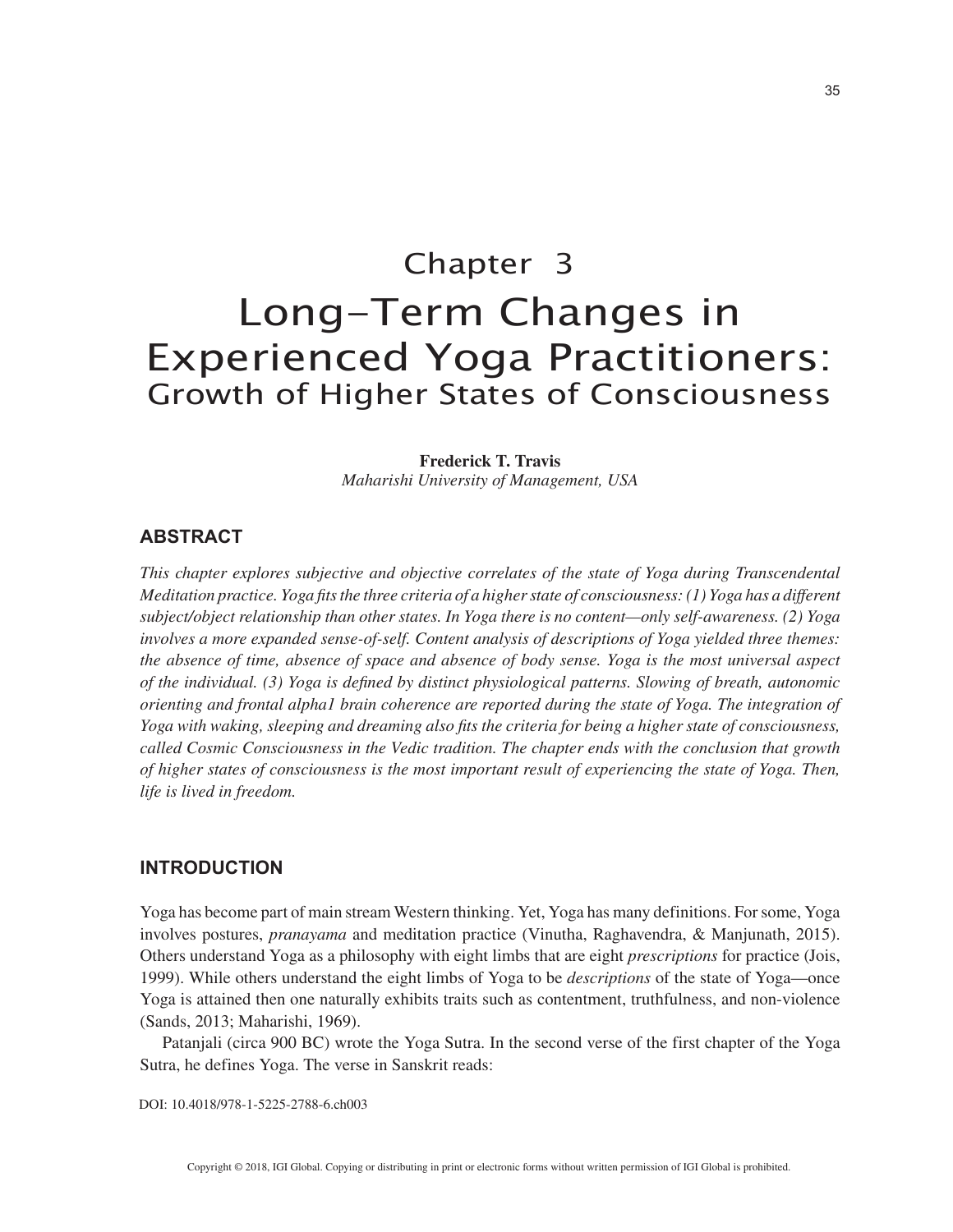#### *Yoga chittavrittinirodhaha.1, 2*

These Sanskrit words can be translated as: *Yoga* (union), *Chitta* (mind), *Vritti* (fluctuations), and *nirodhaha* (complete absence). When put together, this verse could be translated as: "Yoga is the complete settling of the activity of the mind" (Egenes, 2012). From this perspective, Yoga is not a set of postures or a philosophy. Rather, Yoga is an internal state in which the activity of the mind is completely still. The next verse clarifies that this settled state of mind is not inert, but is the self-referral state of the observer. The verse in Sanskrit reads;

#### *Tadādraşhţuḩswarūpeavasthānam1,3*

This verse can be translated as "the observer is established in himself" (Maharishi, 1994). From this perspective, Yoga is the simplest form of human awareness in which the experiencer is awake to his own existence (Travis, 2014). It is a self-referral experience, in which the boundaries that define our individuality, such as age, height, gender, and style of thinking are transcended. The mind is wide awake devoid of changing thoughts, feelings or perceptions; one is awake to one Self (Maharishi, 1994). It is like a wave settling down to the ocean, and becoming the ocean.

This chapter uses the term Yoga to indicate the *state* of Yoga—silent, self-awareness that comprises the "complete settling of the activity of the mind" and the "observer established in himself". It explores long-term effects of the experience of Yoga. Most scientific research has reduced meditation practice to a tool to combat depression, lower high blood pressure, or improve emotion regulation. While these benefits do occur, the author suggests that the integration of Yoga—inner silence—with outer activity is the most salient benefit of regular experience of Yoga. This is living life in higher states of consciousness. Then Yoga becomes the ground for action as described in the Bhagavad-Gita: *Yogastah Kuru Karmani*: Established in Yoga perform action (Maharishi, 1969).

#### **MEDITATION PRACTICE AND THE STATE OF YOGA**

Meditation practice leads to the state of Yoga, but all meditations are not the same. Different meditation practices are associated with different cognitive processes and different patterns of brain activity. Three categories of meditation have been delineated: *Focused Attention*, *Open Monitoring* and *Automatic Self-Transcending* (Travis & Shear, 2010). Meditation practices in the *Focused Attention* and *Open Monitoring* categories develop cognitive tools during the meditation session that are then available to cope with challenges in daily life. For instance, Compassion meditation, which is in the *Focused Attention* category, is characterized by gamma EEG (20-50 Hz) and leads to activation of limbic brain circuits during the practice (Lutz, Slagter, Dunne, & Davidson, 2008). After the practice, research reports more compassionate behavior in daily life (Condon, Desbordes, Miller, & Desteno, 2013). Mindfulness meditation, which is in the O*pen Monitoring* category, is characterized by bilateral frontal theta 2 EEG (6-8 Hz) and leads to activation of anterior cingulate cortices during the practice (Chiesa & Serretti, 2010). After the practice, research reports that one is more mindful during stressful experiences, decreasing the impact of stress on one's mind and body (Zeidan, Martucci, Kraft, McHaffie, & Coghill, 2013). Transcendental Meditation®, which is in the *Automatic Self-Transcending* category, is characterized by frontal alpha1 EEG coherence (8-10 Hz) (Travis et al., 2010a). Transcendental Meditation is designed for transcend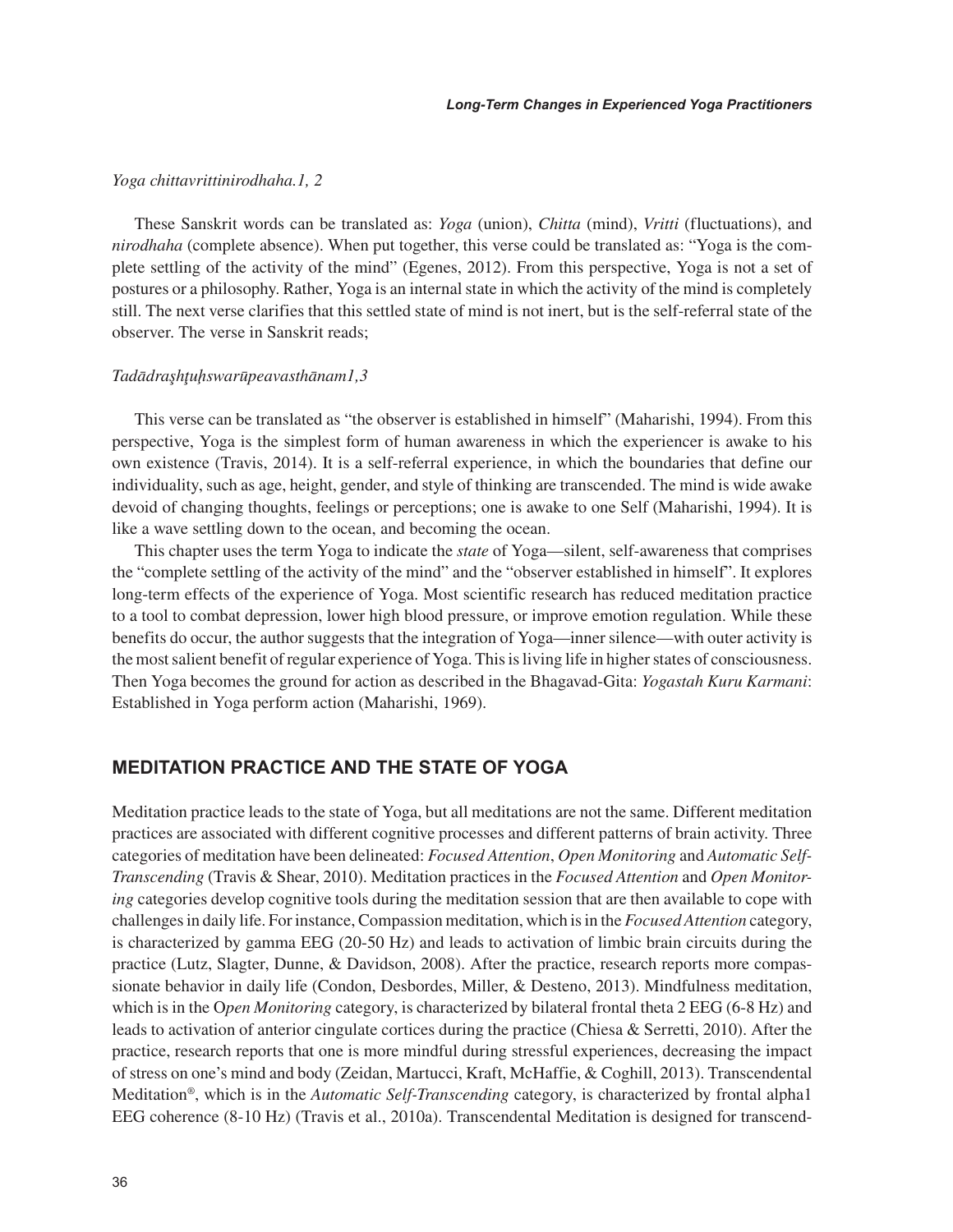ing, rather than constructing cognitive tools to cope with situations after meditation. Transcendental Meditation is designed to lead to the state of Yoga (Maharishi, 1969).

This chapter will focus on effects of regular experience of Yoga during Transcendental Meditation practice. This subject population is used as an example of the transformative power of the experience of Yoga, and is not to suggest that the experience of Yoga only occurs during this meditation practice.

#### **Research on Transcendental Meditation Practice**

Beginning in 1970, researchers began to systematically investigate effects of Transcendental Meditation practice on body, mind and behavior (Wallace & Wilson, 1971). This research program on Transcendental Meditation practice was the first systematic investigation into a meditation practice in the West. It included systematic investigation into the effects of Transcendental Meditation practice on brain functioning (Dillbeck & Bronson, 1981; Travis, 2001; Travis et al., 2010b; Wallace, 1970), reducing sympathetic activation (Dillbeck & Orme-Johnson, 1987; Orme-Johnson, 1973; Travis et al., 2009), decreasing anxiety (Eppley, Abrams, & Shear, 1989; Orme-Johnson & Barnes, 2014), enhancing selfdevelopment (Alexander, Rainforth, & Gelderloos, 1991), balancing hormonal levels (Bujatti & Riederer, 1976 ; Walton, Pugh, Gelderloos, & Macrae, 1995), and decreasing hypertension (Brook et al., 2013; Schneider et al., 2005 ; Schneider et al., 2012).

The majority of the research on Transcendental Meditation investigated experiences over the entire meditation session, which is a mixture of periods of settled experiences with more active mental and physiological processing (Travis, 2001). Research has also targeted the experience of Yoga that occurs often throughout a Transcendental Meditation session.

#### **State of Yoga: Gained Through Transcending**

The state of Yoga results from transcending during Transcendental Meditation practice. During transcending, silence, expansion and evenness begin to dominate awareness, while mental activity decreases in intensity and frequency and ultimately ceases (Travis & Pearson, 2000). This state is called pure consciousness in the Vedic tradition and is the state of Yoga—the complete settling of the activity of the mind in which the observer is established in himself (Maharishi, 1969).

# **Yoga as a Fourth State of Consciousness**

Yoga is not an altered state of waking, but is a higher state of consciousness. This statement is based on the observation that Yoga fits three criteria of a higher state of consciousness. For a state of consciousness to be called *higher*, the author suggests that in comparison to waking, sleeping and dreaming it is characterized by: 1) a different subject/object relationship, 2) a more expanded sense-of-self, and 3) a distinct physiological pattern. The experience of Yoga will be explored in terms of these three criteria.

#### **Different Subject/Object Relation**

Yoga has been defined as the state of least activity of the mind—free from thinking or perception—along with self-awareness, the observer is established in himself. This description of Yoga is fundamentally different than waking dreaming or sleeping. Figure 1 presents a 2x2 grid that compares subject/object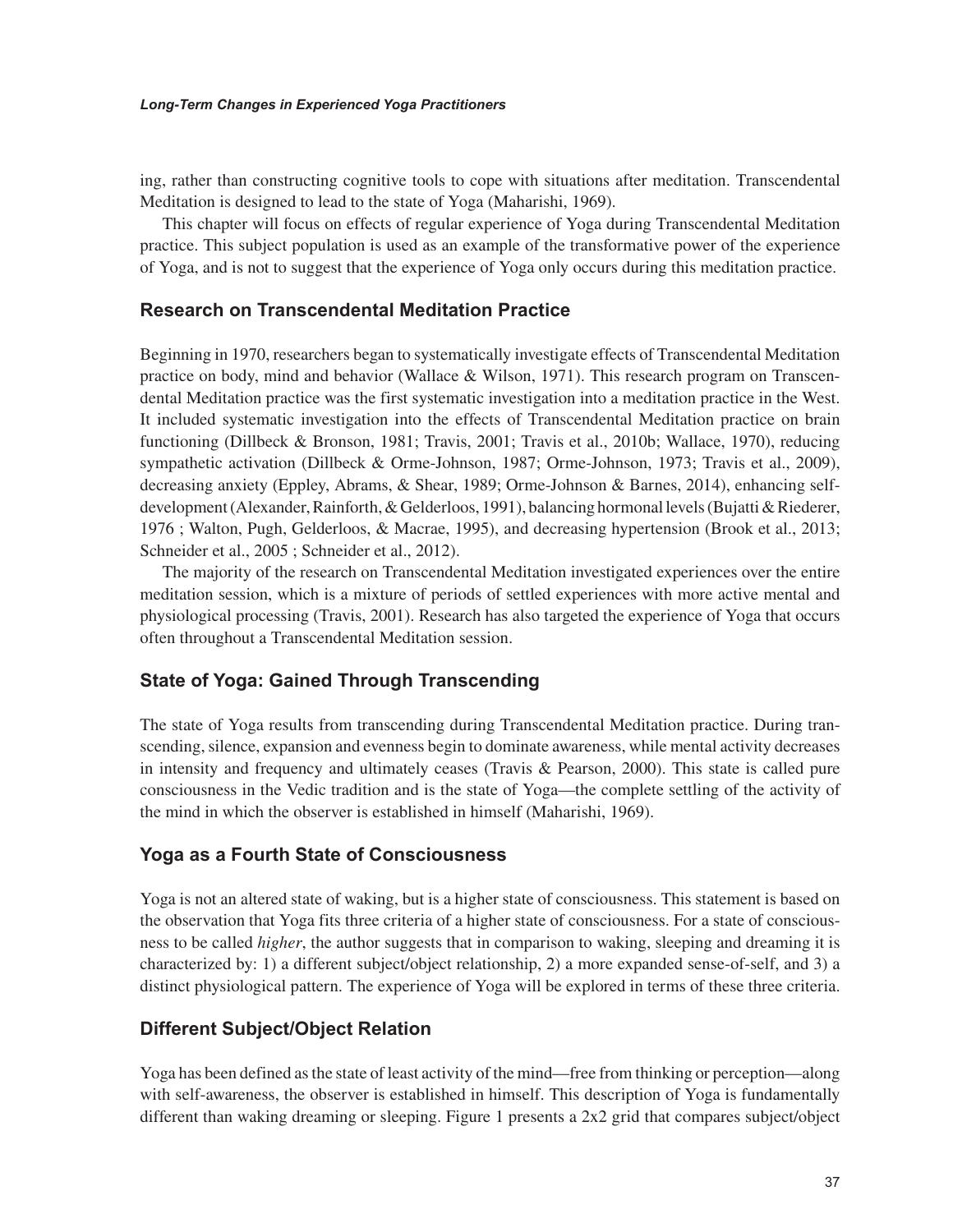*Figure 1. Comparison of States of Consciousness. The horizontal axis displays presence/ absence of self-awareness. The vertical axis displays presence/absence of mental or perceptual content. Yoga fits in the bottom right cell and is characterized by a fundamentally different relation between subject and object than waking, dreaming or sleeping.*



relations of waking, dreaming, sleeping and Yoga. A similar concept has been presented in an earlier publication (Travis, 2014). The horizontal dimension displays presence or absence of self-awareness. The vertical dimension displays presence or absence of content. Notice in this figure, sleeping in the lower left cell is characterized by the absence of content and self-awareness. Waking in the upper right cell is characterized by the presence of both content—thoughts, feelings and perceptions—and selfawareness. Dreaming in the upper left cell is characterized by bizarre dream images with a very fragile if any sense-of-self.

This leaves the bottom right cell—self-awareness without content. Many scientists, after some deliberation, would remark that this state is not possible. After all, how can you be aware of yourself, if you are not aware of the difference between inner and outer experiences? How can you have "self-awareness" and not observe that you are the experiencer having the experience? These objections come from experiences within waking state, which is characterized by changing content along with self-awareness.

Yoga fits in this bottom right cell. It is an experience free from customary content—the complete settling of the activity of the mind. It is also an experience of self-awareness—the observer is established in himself. Yoga is characterized by a fundamentally different relation between subject and object than waking, dreaming or sleeping, and so fulfills the first criteria of a higher state of consciousness.

#### **The Sense-of-Self Is More Expanded**

Fifty-two college students were asked to describe their deepest experiences during Transcendental Meditation practice. They were asked to use their own words as if they were describing the taste of a strawberry to someone who had never tasted one. A content analysis of their descriptions yielded three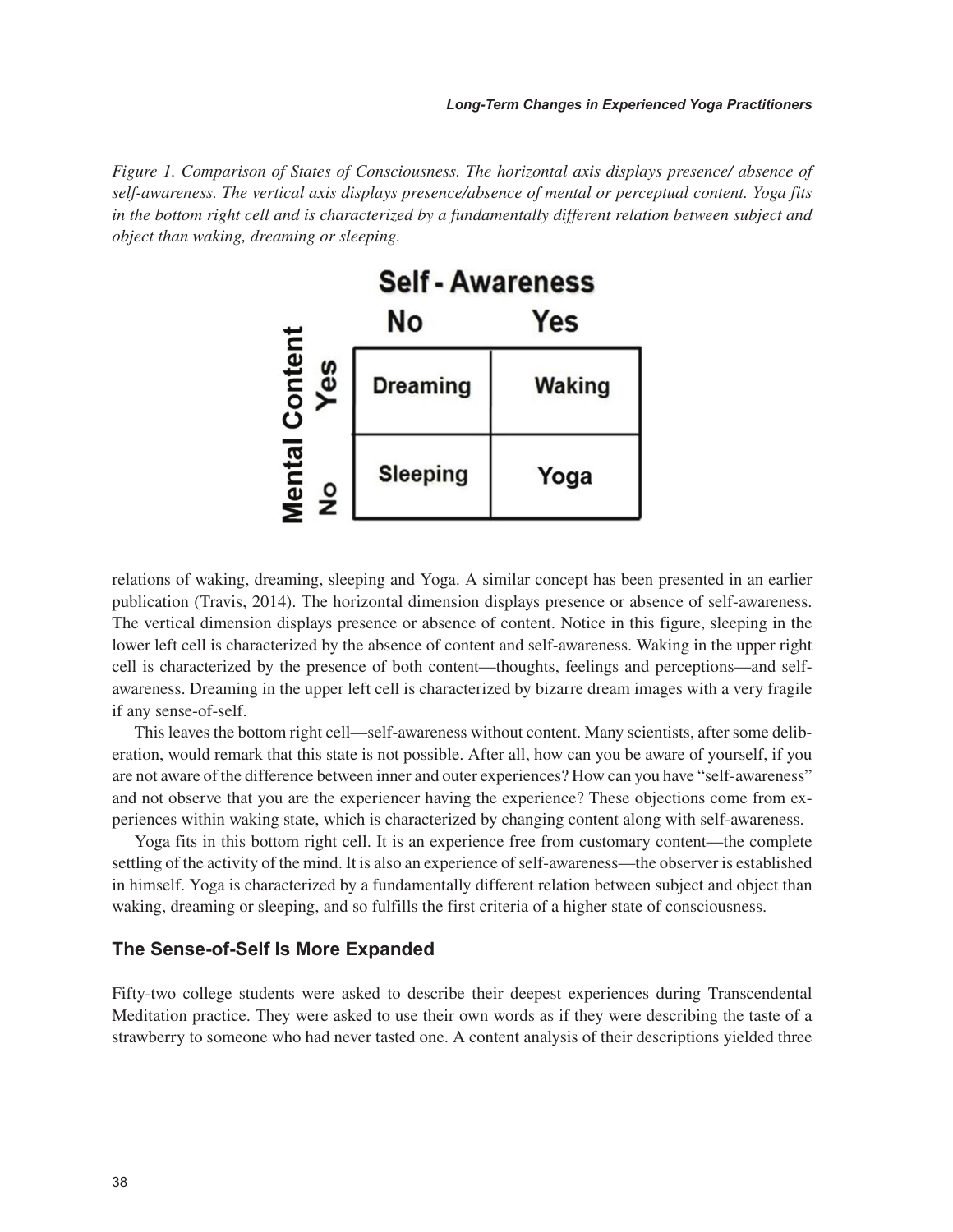themes that captured the experience of Yoga—absence of time, absence of space, and absence of body sense (Travis & Pearson, 2000). Notice, the experience of Yoga was described as being outside of time and space, the usual framework that gives meaning to waking experience. This description is much broader than usual descriptions of ourselves that are in terms of our name, our job, our religion, our nationality, how we think, or how we act. Describing the state of Yoga as being a greater breadth of sense-of-self fulfills the second criteria of a higher state of consciousness.

#### **Distinct Physiological Patterns**

Distinct patterns in breath rate, skin conductance, and EEG coherence have been reported during the experience of Yoga during Transcendental Meditation practice. During this state, breath rate slows (Badawi, Wallace, Orme-Johnson, & Rouzere, 1984; Dillbeck & Orme-Johnson, 1987; Farrow & Hebert, 1982) and sometimes periods of apneustic breathing are observed—slow, prolonged inspiration over 10 to 20 seconds (Kesterson & Clinch, 1989). In addition, skin conductance responses are reported at the onset of breath changes (Travis & Wallace, 1997). These autonomic responses could mark the transition of awareness from active thinking processes to the mental silence of Yoga. A third marker of the state of Yoga is increased frontal alpha1  $(8 - 10 \text{ Hz})$  coherence. This brain signature is reported in the first minute of Transcendental Meditation practice (Travis & Wallace, 1999) and increases over three month's practice as reported in a random assignment longitudinal study (Travis et al., 2010a).

Other researchers have noted that slower frequencies such as alpha best capture the experience of Yoga. Berman and Stevens asked 44 meditation practitioners of TM, Vipassana, Mindfulness, breath/ body awareness, mantra meditation or visualization to wink their left eye during their meditation, after the transition from the experience of transcendence back to conscious thought. The wink-signal led to an identifiable artifact in the record. The EEG signals 40 seconds before and after the signal were compared. EEG power was higher in slower frequencies including alpha, both before and after the winksignal. However, the meditation session as a whole was characterized by higher gamma power (Berman & Stevens, 2015). This finding supports the association of Yoga with the alpha frequency. Also, these authors suggest that reports of gamma EEG during some meditation practices may be capturing the method of practice, rather than the state of Yoga itself.

It is important to note that alpha1 (8–10 Hz) brain waves are seen during the state of Yoga, rather than alpha 2 (10–12 Hz). The alpha 2 frequency is associated with cortical idling as indicated by *lower* cerebral metabolic rate in sensory and motor areas during simple sensori-motor tasks (Oakes et al., 2004; Pfurtscheller, Stancak, & Neuper, 1996). In contrast, alpha1 activity is associated with *higher* cerebral metabolic rate (Ludwig, 2011). Alpha1 is called "paradoxical" alpha, and is reported during tasks involving internally directed attention such as imagining a tune compared to listening to a tune (Cooper, Burgess, Croft, & Gruzelier, 2006). Alpha1 activity is thought to represent heightened alertness or inner wakefulness.

Yoga fits the criteria of a higher state of consciousness. It is characterized by a unique subject/object relation, a broader sense-of-self, and distinct physiological correlates. Table 1 summaries key papers that discuss the fourth state of consciousness.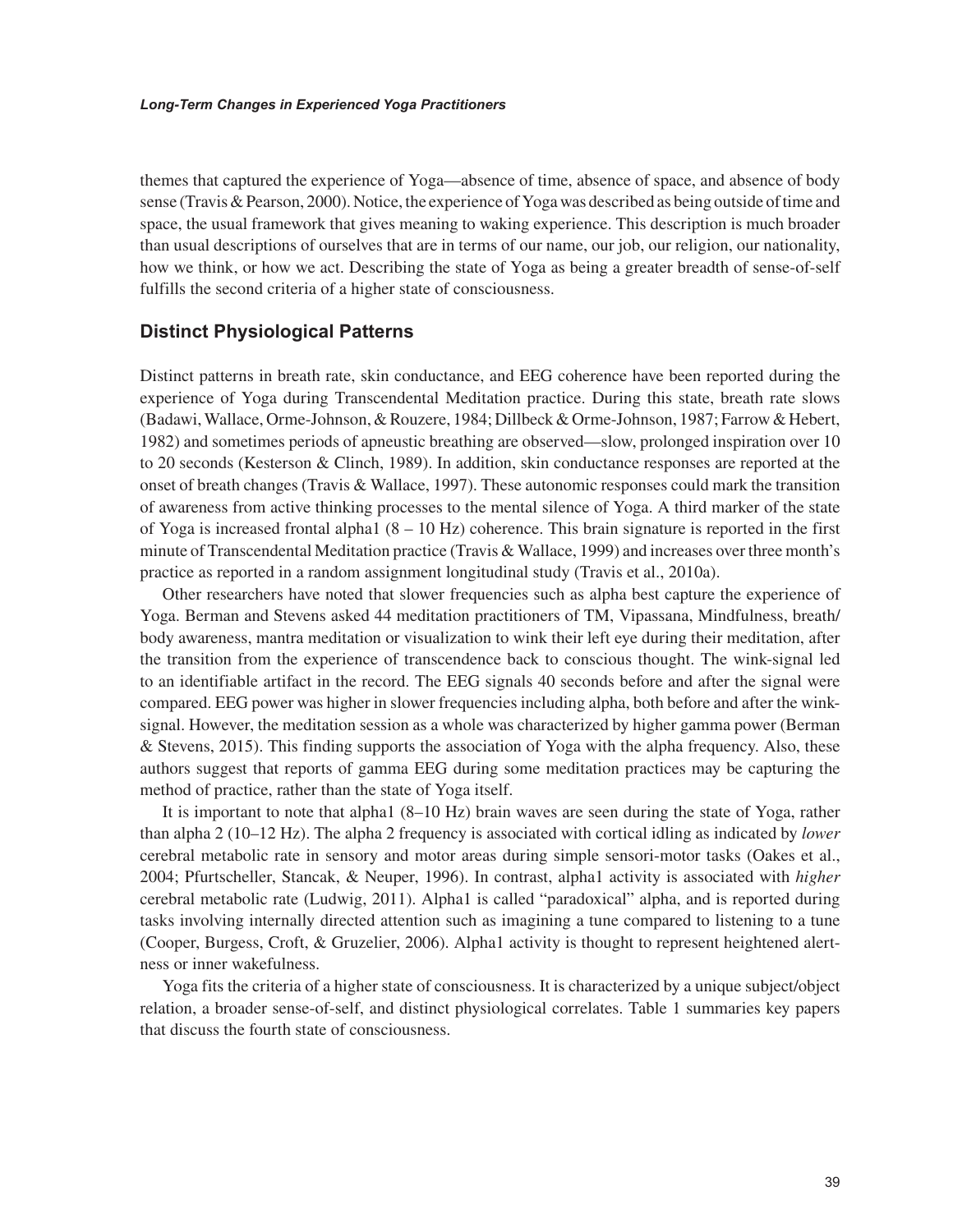| <b>Reference</b>            | Design                                                                                                                                                   | Number of<br><b>Subjects</b> | <b>Measures</b>                                                                                                           | <b>Findings</b>                                                                                                                                                                                                                                                                                                                                                                                                                             |  |  |
|-----------------------------|----------------------------------------------------------------------------------------------------------------------------------------------------------|------------------------------|---------------------------------------------------------------------------------------------------------------------------|---------------------------------------------------------------------------------------------------------------------------------------------------------------------------------------------------------------------------------------------------------------------------------------------------------------------------------------------------------------------------------------------------------------------------------------------|--|--|
| Farrow and<br>Hebert, 1982  | Single group<br>design                                                                                                                                   | 95 TM Ss                     | Aperiodic breathing                                                                                                       | 13 breath suspensions lasting 18.7 sec                                                                                                                                                                                                                                                                                                                                                                                                      |  |  |
|                             | TM and<br>matched<br>control                                                                                                                             | 21 TM Ss and<br>23 Controls  | Aperiodic breathing                                                                                                       | 7.9 breath suspensions lasting 14.5 sec<br>0.6 breath suspensions lasting 4.3 sec (Controls)                                                                                                                                                                                                                                                                                                                                                |  |  |
|                             | Single group<br>design                                                                                                                                   | 11 TM Ss                     | Button presses indicating<br>deep experiences                                                                             | 10.5 button presses that occurred within 10 sec of the<br>offset of 4.5 breath suspensions (40% hit rate)                                                                                                                                                                                                                                                                                                                                   |  |  |
| Badawi et al.<br>1984       | Single group<br>design                                                                                                                                   | 18 TM Ss and<br>30 controls  | EEG coherence between<br>nine sensors: F3, Fz, F4,<br>C3, Cz, C4, P3, Pz, P4                                              | Higher total coherence in the TM Ss (all frequencies<br>and all coherence pairs)                                                                                                                                                                                                                                                                                                                                                            |  |  |
| Kesterson &<br>Clinch, 1989 | Matched<br>Groups                                                                                                                                        | 34 TM Ss and<br>10 controls  | O2 consumption, CO2<br>production, and breathe<br>rate.<br>Calculated metabolic rate<br>and respiratory exchange<br>ratio | Three patterns of breathing during TM<br>TM1: no change in breath rate $(N = 13)$<br>TM2: breath rate slow down $(N = 11)$<br>TM3: Periods of breath suspension $(N = 8)$<br>• No difference in metabolic rate in the three TM<br>groups and controls<br>• Significant drop in respiratory exchange ratio in the<br>three TM groups compared to controls<br>• Apneustic breathing in the $3rd$ TM subjects, as<br>measured by a spirometer. |  |  |
| Travis and<br>Wallace, 1997 | Experimenter<br>rang a bell to<br>mark three<br>different<br>periods during<br>TM practice                                                               | <b>16 TM Ss</b>              | EEG power, skin<br>conductance, breath and<br>heart rate                                                                  | Transcendental consciousness:<br>• Lower theta power and higher alpha power than other<br>times during TM practice<br>• Longer breath period (slower breath rate)<br>• Higher heart rate de-celleration<br>• Higher skin conductance—a burst in sympathetic<br>activation                                                                                                                                                                   |  |  |
| Travis and<br>Pearson, 2000 | Oualitative<br>study                                                                                                                                     | 54 TM Ss                     | Ss wrote descriptions of<br>experiences of the state<br>of Yoga during their<br>meditation                                | The state of yoga was characterized by the absence of<br>time, the absence of space and the absence of body<br>sense.                                                                                                                                                                                                                                                                                                                       |  |  |
| Travis, 2014                | Theoretical paper that discusses models, subjective experiences and physiological markers of the state of Yoga or<br><b>Transcendental Consciousness</b> |                              |                                                                                                                           |                                                                                                                                                                                                                                                                                                                                                                                                                                             |  |  |

*Table 1. Research that studied physiological markers of the state of Yoga during Transcendental Meditation practice, a proposed 4th state of consciousness*

# **INTEGRATING THE STATE OF YOGA WITH WAKING, DREAMING AND SLEEPING**

# **Growth of Enlightenment**

Yoga is experienced with the eyes closed and when one is sitting in silence. However, by alternating the state of Yoga during meditation practice with waking activity, the state of Yoga can be systematically integrated with waking, dreaming, and sleeping. This is growth of higher states of consciousness. The author suggests that this growth of higher states of consciousness is the most important benefit of long term Yoga practice.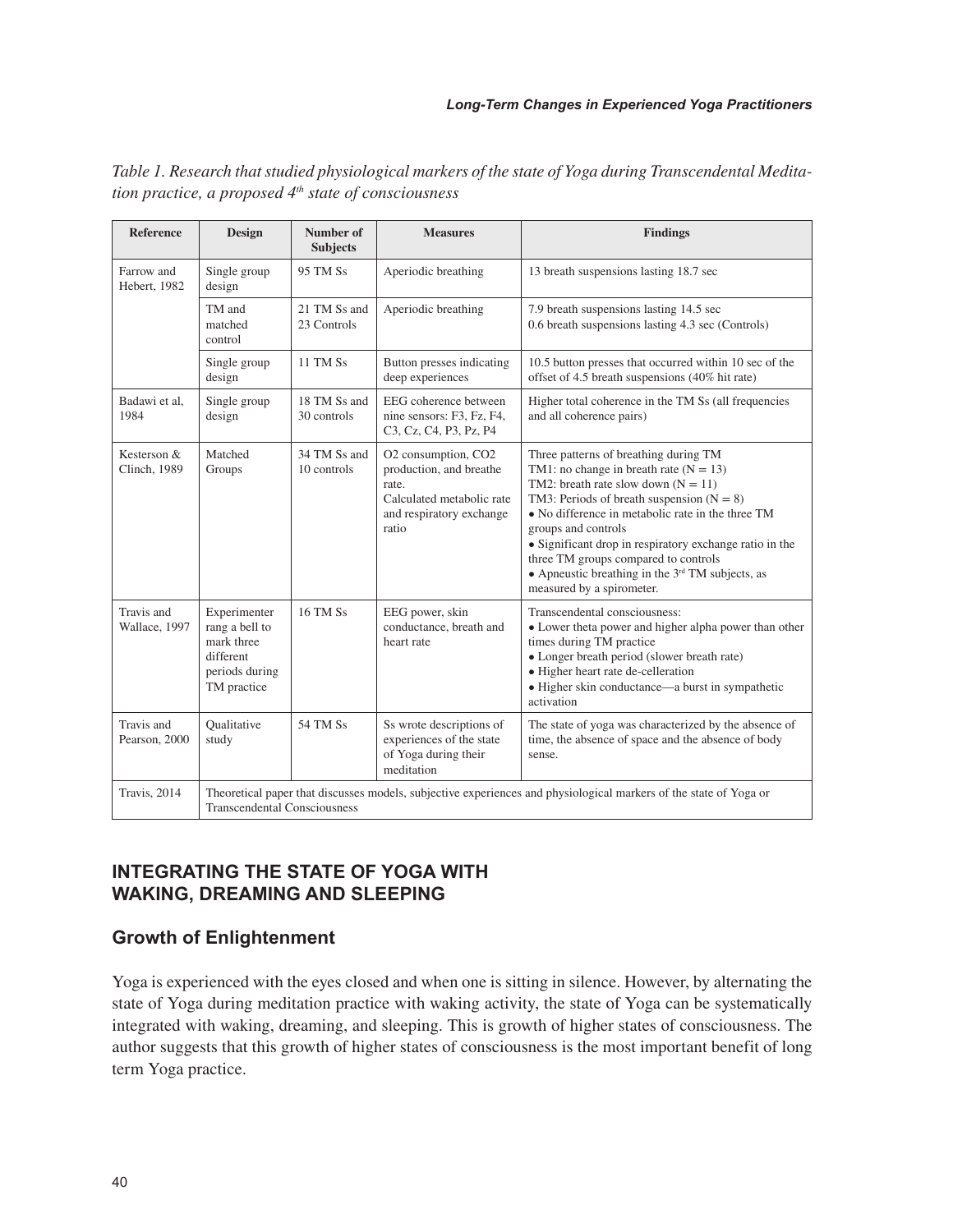#### **Cosmic Consciousness: A Fifth State of Consciousness**

We have discussed Yoga as a fourth state of consciousness with a distinct pattern of subject/object relations, greater breadth of sense-of-self, and distinct physiological patterns. The integration of Yoga with the other three states of consciousness, comprises a fifth state of consciousness, called Cosmic Consciousness in the Vedic tradition or *Turyatit Chetana* (Maharishi, 1994). In Cosmic Consciousness, the activity of thinking, speaking, and behavior continues on the surface of life; but deep within is immovable silence—the state of Yoga—uninvolved with ongoing experience. Maharishi Mahesh Yogi (1969) describes Cosmic Consciousness in this way:

*[in Cosmic Consciousness] Being is permanently lived as separate from activity. Then a man realizes that his Self is different from the mind which is engaged with thoughts and desires. It is now his experience that the mind, which had been identified with desires, is mainly identified with the Self. He experiences the desires of the mind as lying outside himself, whereas he used to experience himself as completely involved with desires. On the surface of the mind desires certainly continue, but deep within the mind they no longer exist, for the depths of the mind are transformed into the nature of the Self. All the desires which were present in the mind have been thrown upward, as it were, they have gone to the surface, and within the mind the finest intellect gains an unshakeable, immovable status (pg. 85).*

In Cosmic Consciousness, the immovability of inner silence, of Yoga, becomes the most predominant element of experience. The outer activity of perception, thinking and acting continues. This outer activity is constantly changing. It has "phenomenal" existence—its reality is in change. This incessant change of the outer world does touch the non-changing continuum of Yoga, lived in the depths of the mind.

#### **First Person Perspective of Cosmic Consciousness**

#### Experiences During Sleep

The subjective experience of inner self-awareness during sleep is the necessary and sufficient marker of Cosmic Consciousness according to the Vedic tradition (Maharishi, 1994). It is a state that cannot be faked. The body is asleep, the sense are shut down, the thinking mind is quiet, but a continuum of self-awareness persists from falling asleep to waking up. During sleep, this state has been described as:

*…there's a continuum there. It's not like I go away and come back. It's a subtle thing. It's not like I'm awake waiting for the body to wake-up or whatever. It's me there. I don't feel like I'm lost in the experience. That's what I mean by a continuum. You know it's like the fizzing on top of a soda when you've poured it. It's there and becomes active so there's something to identify with. When I'm sleeping, it's like the fizzing goes down. (65- year old male; 39 years TM practice)*

The quote uses an analogy of a soda to explain the integration of two styles of functioning. The "fizzing" is analogous to the stream of conscious experiences that characterizes waking experiences. Conscious awareness projects through the senses to engage with objects in the environment. There are changing states, so there is something to identify with. When asleep, the fizzing goes down to reveal the underlying "soda" or pure self-awareness that continues throughout the day and night.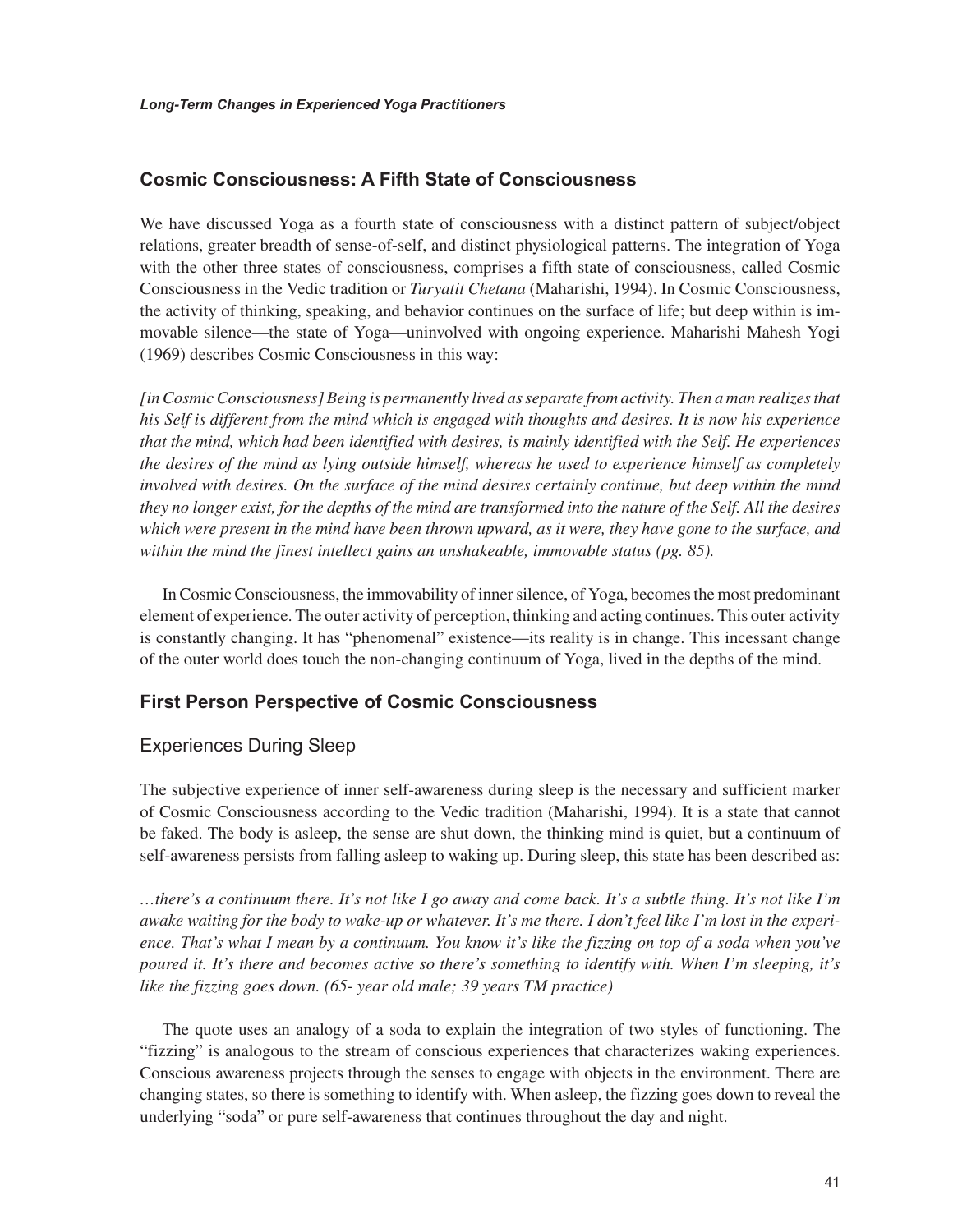#### Experiences During Eyes-Open Computer Tasks

Research has investigated the subjective experience of Cosmic Consciousness during waking tasks. Three groups of age and gender-matched subjects were tested: 17 meditation naïve subjects, 17 subjects with 7 years TM experience (approximately 4900 hours), and 17 subjects with 24 years TM experience (approximately 18,000 hours) reporting inner awareness throughout the night. Subjects were interviewed and were given paper-and-pencil tests of inner/outer orientation, moral reasoning, anxiety, and personality.

The meditation naïve subjects described themselves in terms of cognitive and behavioral processes (Object-referral mode). They exhibited lower scores on the psychological tests. In contrast, the individuals reporting the state of Cosmic Consciousness described themselves in terms of a continuum of inner self-awareness underlying thought, feeling and action (Self-referral mode). They exhibited higher levels of emotional stability, moral reasoning, openness to experience, and lower levels of trait and state anxiety (Travis, Arenander, & DuBois, 2004).

#### **Physiological Patterns During Cosmic Consciousness**

#### Patterns During Sleep

Brain patterns during sleep were compared in 11 meditation naïve subjects; 11 participants who practiced the TM technique for an average of 1.5 years (approximately 2800 hours) but did not report inner wakefulness during sleep; and 11 participants who practiced the TM technique for 19 years (approximately 16,000 hours) and reported the experience of inner wakefulness during sleep for at least one year, the criteria for the state of Cosmic Consciousness. The group reporting inner wakefulness during sleep had similar levels of delta power but higher levels of alpha1 power during stage 3 and 4 sleep (Mason et al., 1997) than the two control groups. It is interesting to note that the experience of inner wakefulness co-existing with the body sleeping deeply was associated with the brain wave pattern of transcending (alpha1) co-existing with the brain patterns of deep sleep (delta).

#### Patterns During Computer Tasks

EEG during computer tasks were compared in 17 meditation naïve subjects, 17 subjects with 7 years TM experience, and 17 subjects with 24 years TM experience reporting Cosmic Consciousness. The subjects reporting Cosmic Consciousness, in comparison to subjects in the other two control groups, exhibited higher broad band frontal EEG coherence (F3-F4), higher frontal and central alpha relative power, and a better match in brain preparatory response to task demands during the reaction time tasks (Travis, Tecce, Arenander, & Wallace, 2002). This constellation of brain patterns was called "brain integration."

Higher brain integration is a marker of the state of Cosmic Consciousness. A longitudinal random assignment study of college students reported that brain integration significantly increased with three months of Transcendental Meditation practice (Travis et al., 2009). These data suggest that regular experience of the state of Yoga may be a driver for enhancing brain integration and so growth to Cosmic Consciousness. Table 2 presents the key research on growth of Cosmic Consciousness.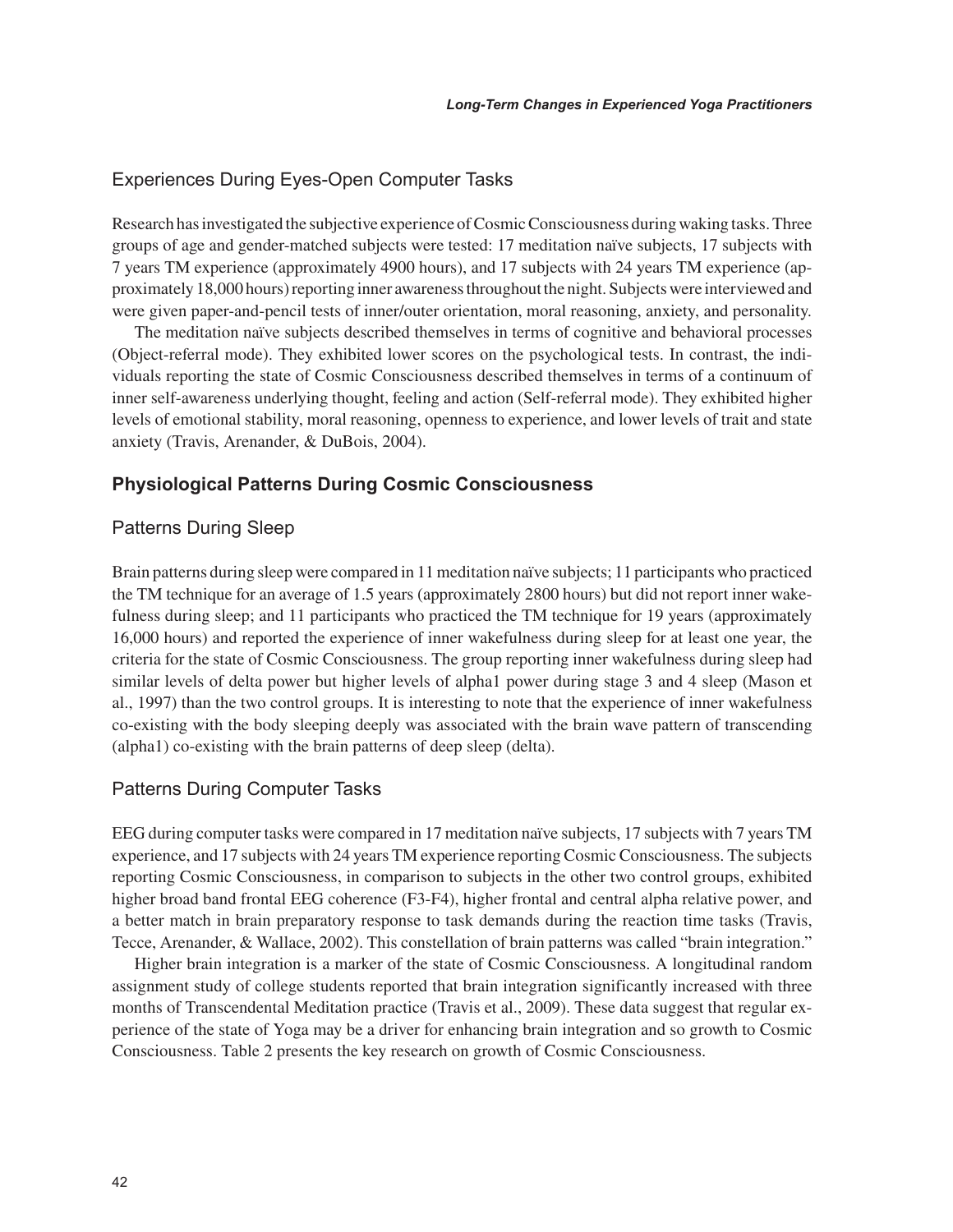| <b>Reference</b>      | <b>Design</b>                                                                                                                  | <b>Number of Subjects</b>                                                                                                   | <b>Measures</b>                                                                                                                                       | <b>Findings</b>                                                                                                                                                                                                                                         |  |  |
|-----------------------|--------------------------------------------------------------------------------------------------------------------------------|-----------------------------------------------------------------------------------------------------------------------------|-------------------------------------------------------------------------------------------------------------------------------------------------------|---------------------------------------------------------------------------------------------------------------------------------------------------------------------------------------------------------------------------------------------------------|--|--|
| Mason et al.<br>1997  | Matched<br>Control                                                                                                             | • 11 TM Ss reporting<br>$CC(19$ yrs TM)<br>$\bullet$ 11 TM Ss<br>$(1.5 \text{ yrs} \text{ TM})$<br>$\bullet$ 11 Control     | EEG and EMG during<br>sleep                                                                                                                           | The 11 CC Ss during Stages 3 and 4 sleep<br>within the first three sleep cycles had:<br>· Higher alpha/delta EEG<br>· Higher chin EMG                                                                                                                   |  |  |
| Travis et al.<br>2002 | Matched<br>Control                                                                                                             | • 17 TM Ss reporting<br>$CC(24.5\gamma rs TM)$<br>$\bullet$ 17 TM Ss<br>$(7.8\text{yrs}\text{ T}M)$<br>$\bullet$ 17 Control | EEG estimates during<br>computer tasks were used<br>in a multiple discriminant<br>analysis to distinguish<br>groups                                   | The 17 Ss reporting CC during demanding<br>computer tasks had:<br>• Higher broad band frontal coherence<br>• Higher alpha relative power<br>• Higher Contingent Negative Variation<br>(CNV) during a simple RT tasks, and lower<br>CNV in a choice task |  |  |
| Travis et al.<br>2004 | Matched<br>Control                                                                                                             | • 17 TM Ss reporting<br>$CC(24.5\gamma rs TM)$<br>$\bullet$ 17 TM Ss<br>$(7.8\text{yrs}\text{ TM})$<br>$\bullet$ 17 Control | $\bullet$ Interview<br>• Baruss Inner/ outer<br>orientation<br>• Gibbs moral reasoning<br>• STAI anxiety<br>• International<br>Personality Item Pool. | The 17 TM Ss reporting CC had:<br>• More expanded sense of Self<br>• Greater Inner orientation<br>• Higher Moral Reasoning<br>• Lower anxiety<br>• Higher emotional stability                                                                           |  |  |
| Travis, 2014          | Theoretical paper that discusses models, subjective experiences and physiological markers of the state Cosmic<br>Consciousness |                                                                                                                             |                                                                                                                                                       |                                                                                                                                                                                                                                                         |  |  |

*Table 2. Research that studied psychological and physiological markers of the state of Cosmic Consciousness (CC), a proposed 5th state of consciousness*

# **DISCUSSION**

The long-term individual benefit of regular experience of the state of Yoga was growth of higher states of consciousness. The state of Yoga and the integration of Yoga with waking, sleeping and dreaming met the criteria for a 4<sup>th</sup> and a 5<sup>th</sup> higher states of consciousness. Each were characterized by different subject/object relations, each had an expanded sense-of-self, and each were defined by specific physiological parameters.

Higher states of consciousness are part of the full range of human functioning—all you need are the proper experiences to build those circuits (Travis, 2016). By analogy, for children to develop abstract adult thinking, they need to learn language. Without the labels that language provide, a person cannot mentally manipulate objects (Vygotsky & Kozulin, 1986). Language frees the person from concrete perceptions. But abstract adult thinking or Piaget's formal operations is not the highest state of human development. Without further experiences, the person continues to identify with language-based thinking and language-based self-awareness, which is ruled by changing thoughts and perceptions. To develop beyond language-based thinking we need to transcend language—this is the experience of Yoga.

# **Practical Benefits of Cosmic Consciousness**

The state of Yoga is the necessary experience to allow individuals to step out of the cycle of waking, sleeping and dreaming and to experience that part of themselves which is outside of time, space and body sense. With the regular alternation of the state of Yoga and daily life, inner silence and outer activ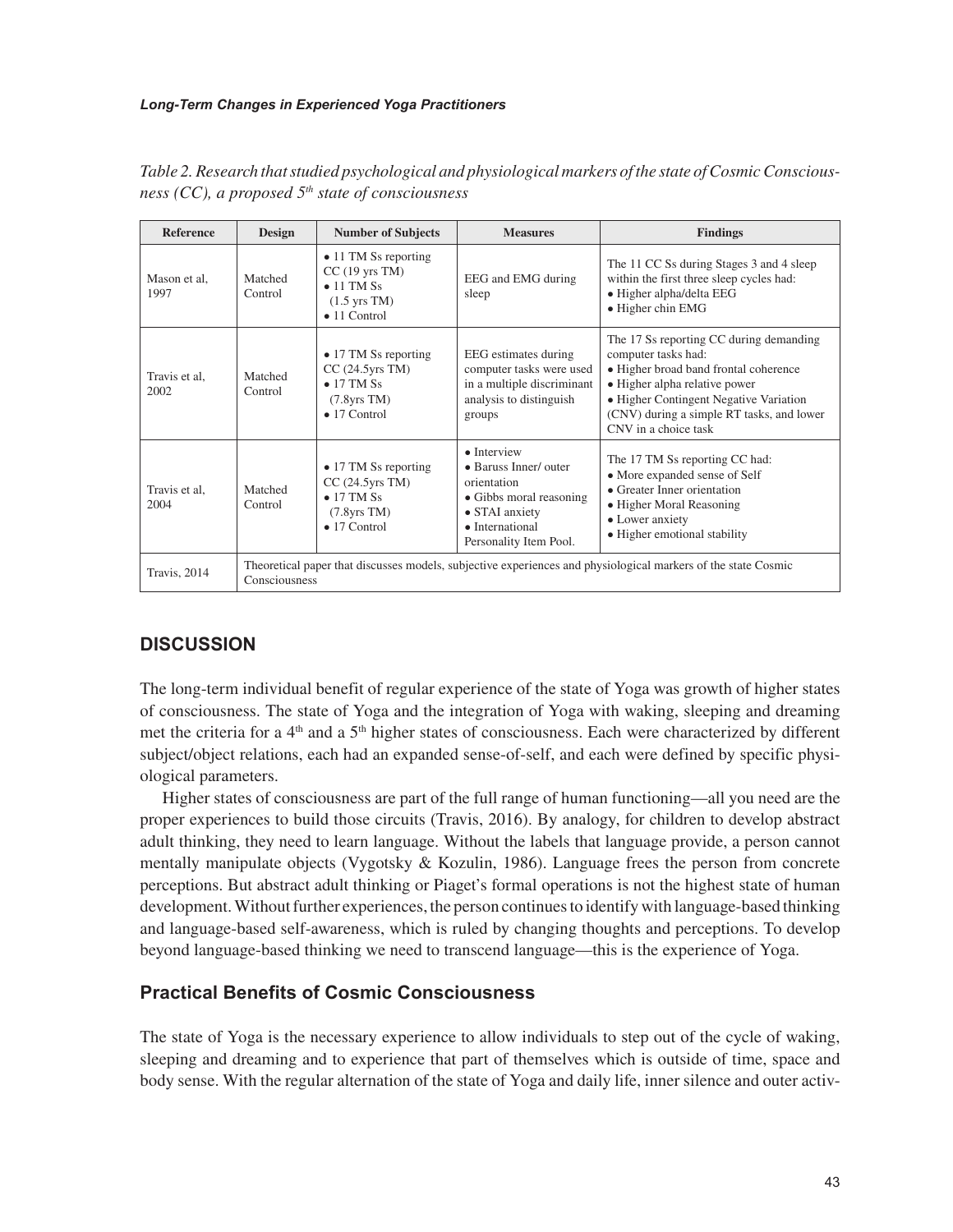ity begin to co-exist in one awareness. The regular experience of Yoga transforms our innermost self. Our inner unbounded nature becomes the stable immovable backdrop for changing outer experiences.

#### Emotional Stability

Individuals reporting Cosmic Consciousness exhibited greater emotional stability (Travis et al., 2004). This does not mean emotional numbness. They have the capacity for deep feelings. Their sense of wellbeing is not overshadowed by the rise and fall of changing successes or failures. The state of Yoga is an all-time reality. It is there before the experience, during the experience and after the experience. So, inner silence becomes the most stable and "real" part of experience. Stability of inner silence is the basis for emotional stability.

#### Moral Reasoning

Individuals reporting Cosmic Consciousness scored higher on Gibb's Social Moral Reflection Scale (Travis et al., 2004). This moral reasoning test asks eleven questions, such as: What is the importance of keeping a promise to a friend? Orto a stranger? It then asks: Why? The justification of why you would act in a specific way reveals your underlying moral structure. Do you act because of external rules and external control? Do you act to uphold the inherent integrity of an individual? Do you use large natural principles to guide your decisions?

When Yoga is lived at the basis of thinking, individual experiences are appreciated in a larger context. You see greater affinity between you and others. You see yourself as "we," as part of a larger system including other people, animals, plants, the earth and sky. Our justification for any action takes into account the whole system within which we are embedded.

#### Openness to Experience

Individuals reporting Cosmic Consciousness are more open to new experiences (Travis et al., 2004). Yoga provides a stable frame for giving new meaning to every experience. You can be open to new experiences, because the specific effects of that experience do not deeply touch you. It is like a parent playing with a child's toy. You can enjoy each new toy to its fullest and take from that experience whatever is useful.

#### Greater Success in Life: Increases in Brain Integration

We saw that research associated higher brain integration with the state of Cosmic Consciousness. Higher brain integration is also reported in successful individuals. If higher brain integration indicates greater connection with one's innermost self, then a person with higher brain integration might be less overshadowed in a turbulent situation and be able to generate better solutions to problems and make better decisions. The data support this prediction. Athletes who finished in the top ten for three seasons in the Olympics and National games, managers who were CEOs for an average of 18 years, and classical musicians had higher levels of brain integration compared to controls (Harung & Travis, 2012; Harung et al., 2011; Travis, Harung, & Lagrosen, 2011).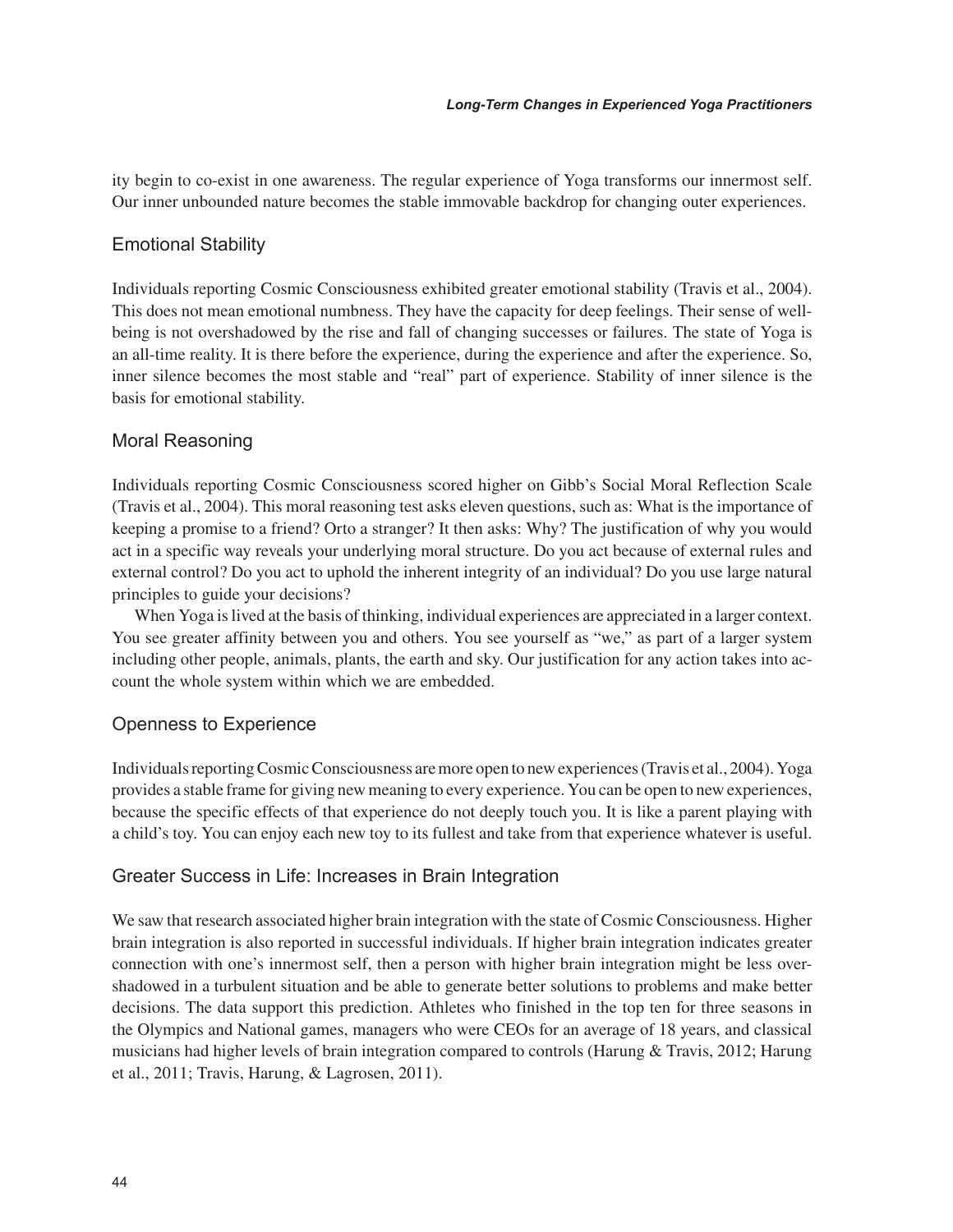In Cosmic Consciousness, the brain functions more as a whole. Each experience is passing through a more integrated filter than it did before. Each experience is seen in a different context. Thus, one sees a different world, and chooses different actions.

#### **Field Effects of Consciousness**

This paper has focused on experiences of the state of Yoga, and the integration of Yoga with daily life. Yoga was described as the absence of time, space and body sense. It is a state of Self-awareness outside of time and space, which can be conceptualized as a field of consciousness within which time, space and ongoing experience is appreciated. This concept is echoed in models of theoretical physics that describe a field of "information" underlying and directing observable phenomena (Stapp, 2007).

If a common field underlies all individuals, can contacting this field affect others at a distance? A research program on so-called "field effects of consciousness" has generated over 20 published papers reporting field effects between individuals, groups, and nations. A sample of studies are presented below.

#### **Assessing Effects Between Individuals**

For my dissertation, I used time series analysis to compare changes in EEG coherence over time in a single person practicing Transcendental Meditation and in a non-meditating individual in an adjacent room engaged in a concept learning task. The time series analysis revealed that changes in EEG alpha coherence during Transcendental Meditation practice led to changes in EEG alpha coherence in the nonmeditating subject. And when the non-meditating subject's coherence was higher, he did better on the concept learning task (Travis & Orme-Johnson, 1989). Since an electromagnetic signal decreases over the distance squared, the authors suggested that these effects were not mediated by the electromagnetic field; the subjects were 6 feet apart. Rather, they concluded that changes in alpha coherence during Transcendental Meditation practice indicated contact with an underlying field and that the effects were transmitted through that field.

#### **Assessing Effects of Groups on an Individual Subject**

Research has also investigated effects of groups of people practicing Transcendental Meditation on EEG patterns and subjective experiences of a single person. An individual practiced Transcendental Meditation for 12 consecutive days in a small room off of a larger common area. Unknown to that individual, a group of 12 graduate students came into the larger common area and either read a Research Methods text book or practiced Transcendental Meditation. When the group was practicing Transcendental Meditation, the subject had slower breath rate and higher alpha coherence—two markers of deeper Transcendental Meditation practice. She also reported deeper subjective experiences during her meditation (Kleinschnitz, 1997).

# **Assessing Effects of Groups on Serotonin and Cortisol Levels of Individuals Outside the Group**

Research has investigated effects of 2,000 individuals collectively practicing Transcendental Meditation and the advanced program, the TM-Sidhi program, on neurohormone levels in non-meditating individu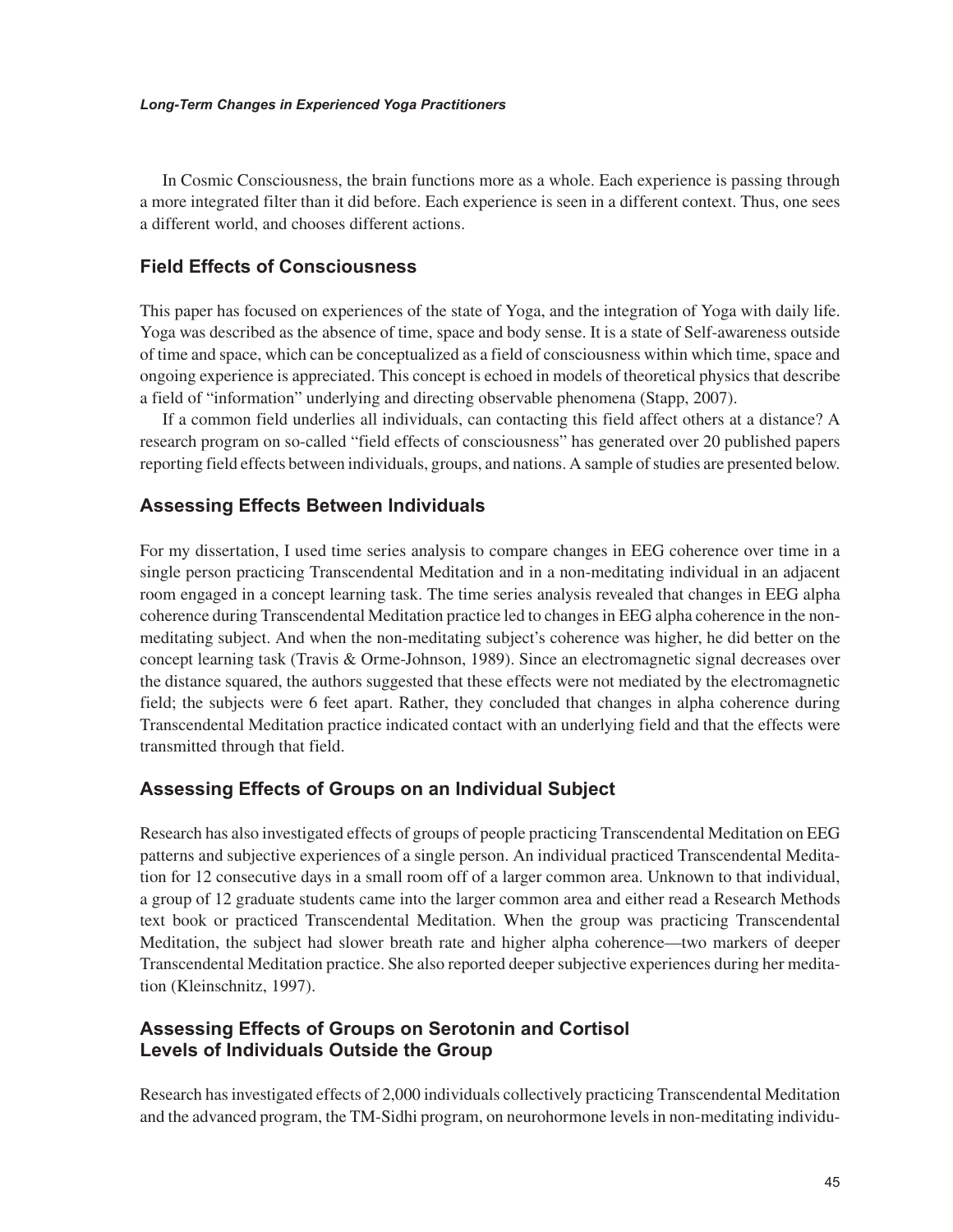als in the town (Walton, Cavanaugh, & Pugh, 2005). The researchers assessed salivary cortisol, a stress related hormone, and 5 HIAA, a metabolite of serotonin, in six non-meditating individuals who lived in Fairfield, Iowa. Samples were taken for 77 days. Time series analysis assessed changes in numbers meditating together in Fairfield, and concentrations of salivary cortisol and 5HIAA. Higher numbers meditating together led to decreases in salivary cortisol, suggesting lower stress, and increased in 5HIAA, suggesting enhanced well-being.

#### **Assessing Effects of Groups on Societal Quality of Life Indicators**

Sociological research is inherently noisy, and it is difficult to control for all variables. To control some of these confounds, two studies set up scientific review boards of 27 non-meditating scientists to oversee the research. These scientific review boards saw the design of the proposed research before the study began. They received weekly updates of the numbers practicing Transcendental Meditation and the TM-Sidhi programs and of the outcome measures. They also saw all steps in the data analysis, which used transfer function fitting of time series. This is the recommended statistical tool to analyze multiple time points.

One study was conducted in Israel during the war between Lebanon and Israel in 1982. This study recorded data for 67 days. When the numbers of people practicing the Transcendental Meditation and TM-Sidhi programs were above a predicted threshold of 1% of the population of Israel, there were improvements in the quality of life between Israel and Lebanon as evidenced by 1) decreased war deaths, 2) decreased intensity in the fighting between the two countries, 3) decreased crime over all of Israel, and 4) decreased crime, fires and accidents in Jerusalem where the group was practicing Transcendental Meditation (Orme-Johnson, Alexander, Davies, Chandler, & Larimore, 1988).

The second study was conducted in Washington, DC. This study recorded data for 42 days. Four thousand individuals came to DC to be part of this project. As the numbers rose above the predicted threshold, violent crime significantly decreased (Hagelin et al., 1999). Summer temperatures and historic trends in DC crime did not significantly affect violent crime rates, as assessed by the time series analysis.

#### **CONCLUSION**

This research extends our consideration of effects of the experience of Yoga to include the effects we have on the environment. We are not billiard balls colliding over time. We do not live in a classical existence. Rather, we are part of a larger system that is effected by the condition of every person in that system. This experience of Yoga is not a luxury and should not be isolated to a few individuals. Yoga and meditation practices are a means to transform the individual and thereby transform the society, creating a better quality of life on earth for everyone.

#### **REFERENCES**

Alexander, C. N., Rainforth, M. V., & Gelderloos, P. (1991). Transcendental Meditation, self-actualization, and psychological health: A conceptual overview and statistical meta-analysis. *Journal of Social Behavior and Personality*, *6*(5), 189–247.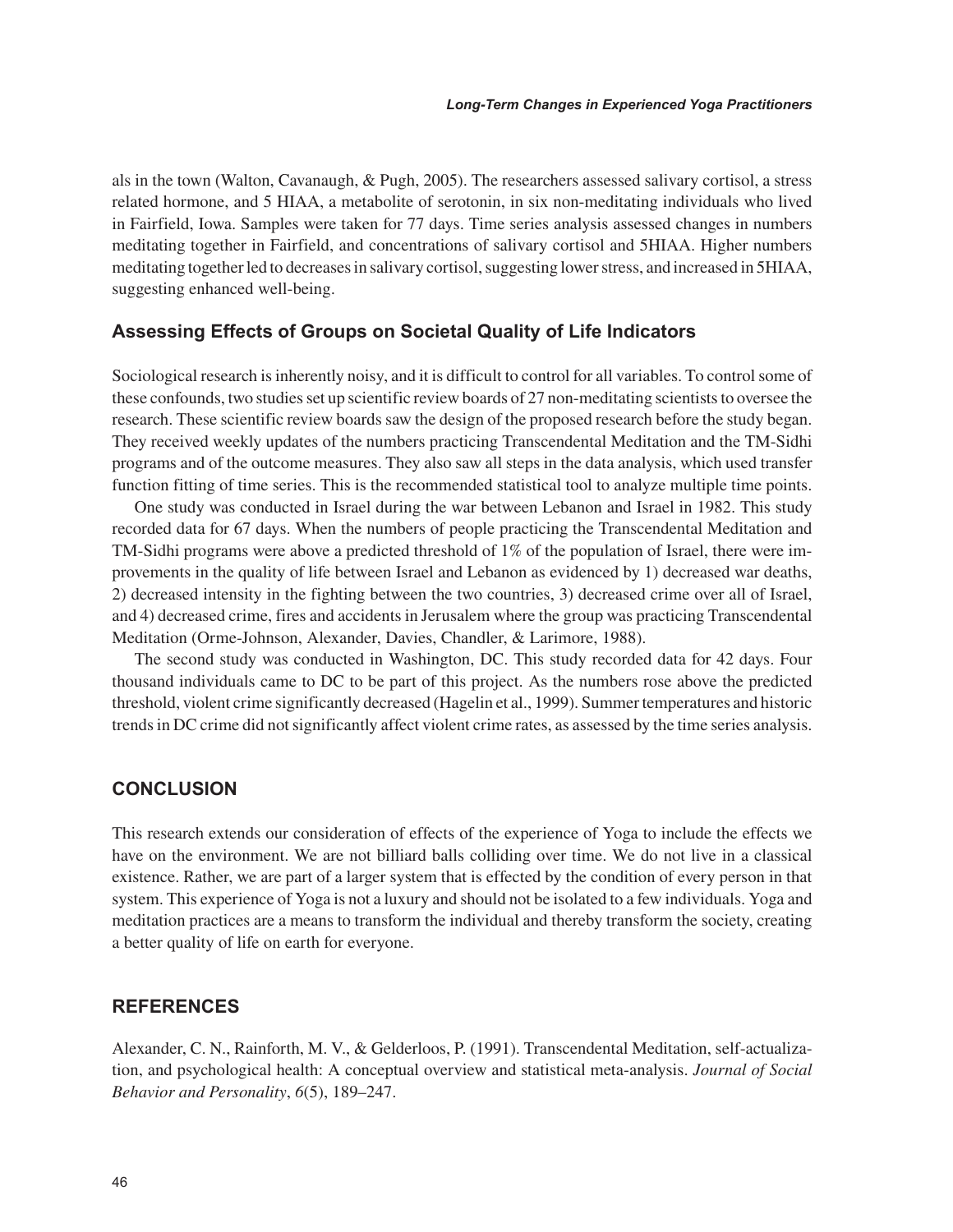#### *Long-Term Changes in Experienced Yoga Practitioners*

Badawi, K., Wallace, R. K., Orme-Johnson, D., & Rouzere, A. M. (1984). Electrophysiologic characteristics of respiratory suspension periods occurring during the practice of the Transcendental Meditation Program. *Psychosomatic Medicine*, *46*(3), 267–276. doi:10.1097/00006842-198405000-00008 PMID:6377350

Berman, A. E., & Stevens, L. (2015). EEG manifestations of nondual experiences in meditators. *Consciousness and Cognition*, *31*, 1–11. doi:10.1016/j.concog.2014.10.002 PMID:25460236

Brook, R. D., Appel, L. J., Rubenfire, M., Ogedegbe, G., Bisognano, J. D., Elliott, W. J., & Rajagopalan, S. et al. (2013). Beyond medications and diet: alternative approaches to lowering blood pressure: a scientific statement from the American Heart Association. *Hypertension*, *61*(6), 1360–1383. doi:10.1161/ HYP.0b013e318293645f PMID:23608661

Bujatti, M., & Riederer, P. (1976). Serotonin, noradrenaline, dopamine metabolites in Transcendental Meditation. *Journal of Neural Transmission*, *39*(3), 257–267. doi:10.1007/BF01256514 PMID:789821

Chiesa, A., & Serretti, A. (2010). A systematic review of neurobiological and clinical features of mindfulness meditations. *Psychological Medicine*, *40*(8), 1239–1252. doi:10.1017/S0033291709991747 PMID:19941676

Condon, P., Desbordes, G., Miller, W., & Desteno, D. (2013). Can Meditation Make You a More Compassionate Person? *Psychological Science*, *24*(10), 2125–2127. doi:10.1177/0956797613485603 PMID:23965376

Cooper, N. R., Burgess, A. P., Croft, R. J., & Gruzelier, J. H. (2006). Investigating evoked and induced electroencephalogram activity in task-related alpha power increases during an internally directed attention task. *Neuroreport*, *17*(2), 205–208. doi:10.1097/01.wnr.0000198433.29389.54 PMID:16407772

Dillbeck, M. C., & Bronson, E. C. (1981). Short-term longitudinal effects of the transcendental meditation technique on EEG power and coherence. *The International Journal of Neuroscience*, *14*(3-4), 147–151. doi:10.3109/00207458108985827 PMID:7030999

Dillbeck, M. C., & Orme-Johnson, D. W. (1987). Physiological differences between Transcendental Meditation and rest. *The American Psychologist*, *42*(9), 879–881. doi:10.1037/0003-066X.42.9.879

Egenes, T. (2012). *Maharishi Patañjali Yoga Sutra*. New York: 1st World Publishing.

Eppley, K., Abrams, A., & Shear, J. (1989). Differential effects of relaxation techniques on trait anxiety: A meta-analysis. *Journal of Clinical Psychology*, *45*(6), 957–974. doi:10.1002/1097- 4679(198911)45:6<957::AID-JCLP2270450622>3.0.CO;2-Q PMID:2693491

Farrow, J. T., & Hebert, J. R. (1982). Breath suspension during the Transcendental Meditation technique. *Psychosomatic Medicine*, *44*(2), 133–153. doi:10.1097/00006842-198205000-00001 PMID:7045911

Hagelin, J. S., Rainforth, M. V., Orme-Johnson, D. W., Cavanaugh, K. L., Alexander, C. N., & Shatkin, S. F. (1999). Effects of group practice of the Transcendental Meditation program on preventing violent crime in Washington, DC: Results of the National Demonstration Project. *Social Indicators Research*, *47*(2), 153–201. doi:10.1023/A:1006978911496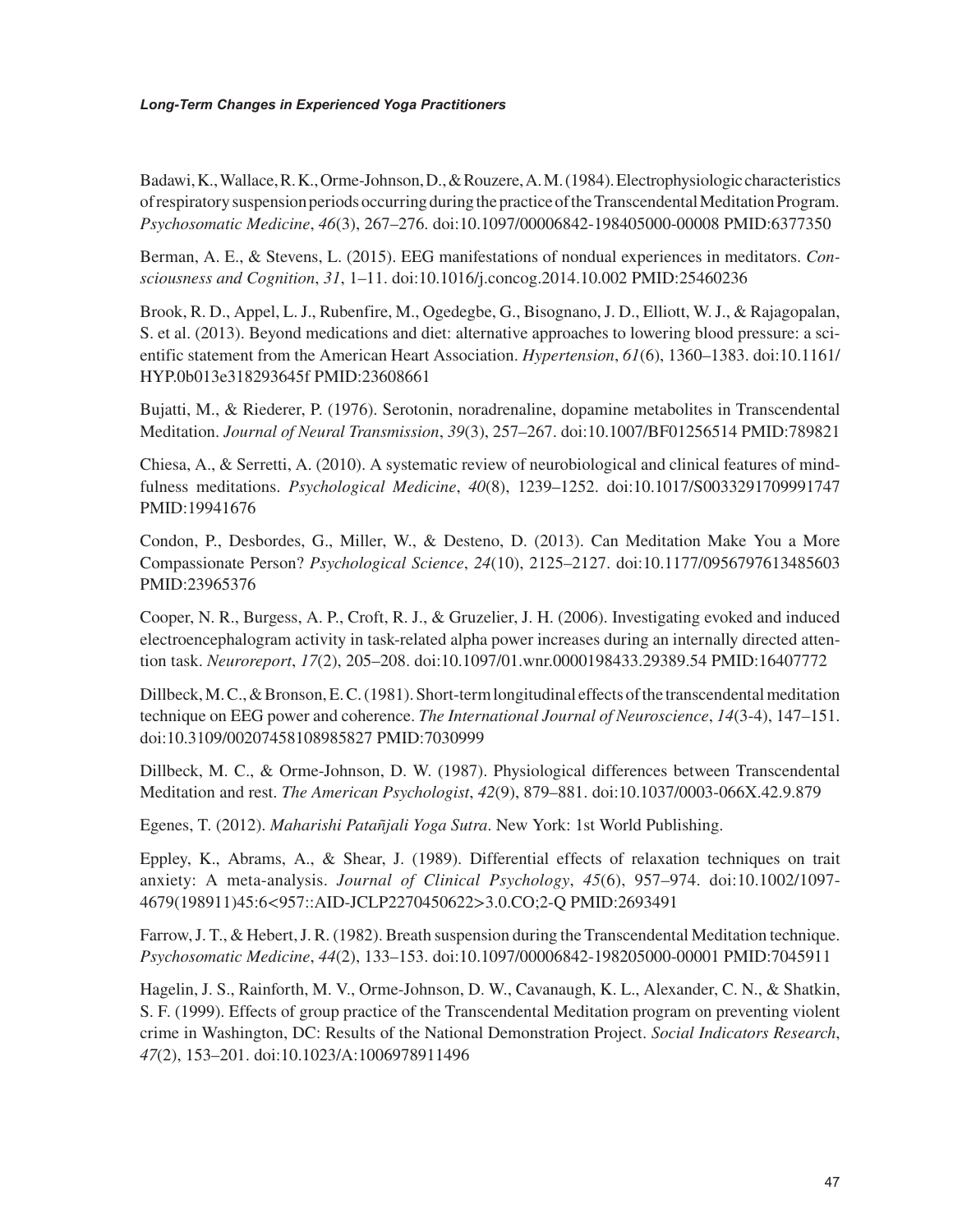Harung, H. S., & Travis, F. (2012). Higher mind-brain development in successful leaders: Testing a unified theory of performance. *Cognitive Processing*, *13*(2), 171–181. doi:10.1007/s10339-011-0432-x PMID:22193866

Harung, H. S., Travis, F., Pensgaard, A. M., Boes, R., Cook-Greuter, S., & Daley, K. (2011). High Levels of Brain Integration in World-class Norwegian Athletes: Towards a Brain Measure of Performance Capacity in Sports. *Scandinavian Journal of Medicine & Science in Sports*, *21*, 32–41. doi:10.1111/j.1600- 0838.2009.01007.x PMID:19883380

Jois, S. K. P. (1999). *Yoga Mala*. New York: North Point Press.

Kesterson, J., & Clinch, N. (1989). Metabolic rate, respiratory exchange ratio, and apneas during meditation. *The American Journal of Physiology*, *89*, R632–R638. PMID:2493750

Kleinschnitz, K. W. (1997). *An investigation into field effects of consciousness from the perspectives of Maharishi°s Vedic Science and physics* (Unpublished doctoral dissertation). Maharishi University of Management, Fairfield, Iowa.

Ludwig, M. (2011). Brain Activation in Experienced Meditators (Doctoral dissertation). Retrieved from Dissertations and Theses database. (UMI No. 3114720).

Lutz, A., Slagter, H., Dunne, J. D., & Davidson, R. J. (2008). Attention regulation and monitoring in meditation. *Trends in Cognitive Sciences*, *12*(4), 163–169. doi:10.1016/j.tics.2008.01.005 PMID:18329323

Maharishi Mahesh Yogi. (1969). *Maharishi Mahesh Yogi on the Bhagavad Gita*. New York: Penguin.

Maharishi Mahesh Yogi. (1994). *Celebrating perfection in education. Vlodrop*. Maharishi Vedic University Press.

Mason, L. I., Alexander, C. N., Travis, F. T., Marsh, G., Orme-Johnson, D. W., & Gackenbach, J. (1997). Electrophysiological correlates of higher states of consciousness during sleep in long-term practitioners of the Transcendental Meditation program. *Sleep*, *20*(2), 102–110. PMID:9143069

Oakes, T. R., Pizzagalli, D. A., Hendrick, A. M., Horras, K. A., Larson, C. L., Abercrombie, H. C., & Davidson, R. J. et al. (2004). Functional coupling of simultaneous electrical and metabolic activity in the human brain. *Human Brain Mapping*, *21*(4), 257–270. doi:10.1002/hbm.20004 PMID:15038007

Orme-Johnson, D. W. (1973). Autonomic stability and Transcendental Meditation. *Psychosomatic Medicine*, *35*(4), 341–349. doi:10.1097/00006842-197307000-00008 PMID:4719021

Orme-Johnson, D. W., Alexander, C. N., Davies, J. L., Chandler, H. M., & Larimore, W. E. (1988). International peace project in the Middle East: The effects of the Maharishi Technology of the Unified Field. *The Journal of Conflict Resolution*, *32*(4), 776–812. doi:10.1177/0022002788032004009

Orme-Johnson, D. W., & Barnes, V. A. (2014). Effects of the transcendental meditation technique on trait anxiety: A meta-analysis of randomized controlled trials. *Journal of Alternative and Complemenary Medicine*, *20*(5), 330–341. doi:10.1089/acm.2013.0204 PMID:24107199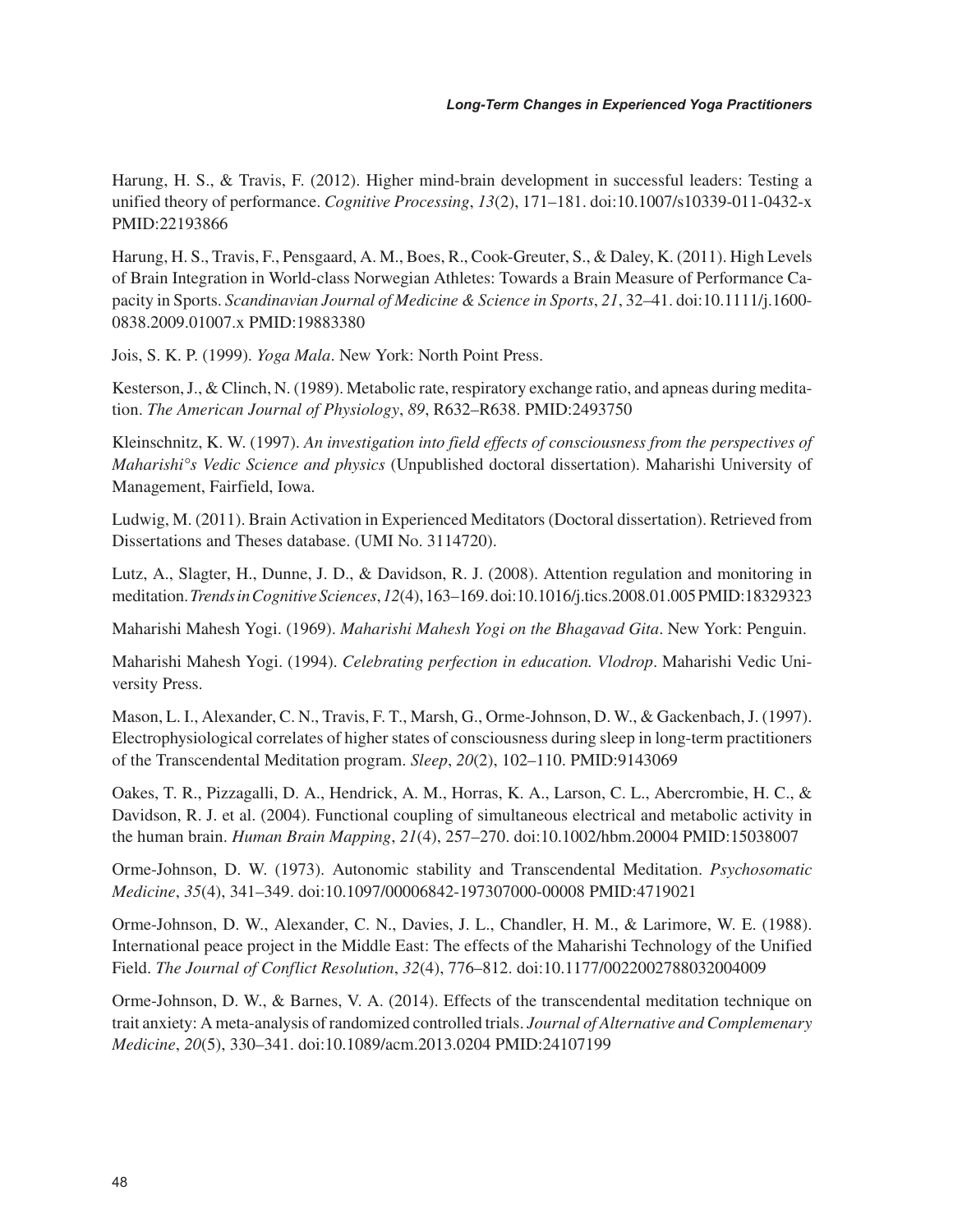Pfurtscheller, G., Stancak, A. Jr, & Neuper, C. (1996). Event-related synchronization (ERS) in the alpha bandan electrophysiological correlate of cortical idling: A review. *International Journal of Psychophysiology*, *24*(1-2), 39–46. doi:10.1016/S0167-8760(96)00066-9 PMID:8978434

Sands, W. (2013). *Maharishi's Yoga: The Royal Path to Enlightement*. Fairfield, IA: MUM Press.

Schneider, R. H., Alexander, C. N., Staggers, F., Orme-Johnson, D., Rainforth, M., Salerno, J., & Nidich, S. et al. (2005). A randomized controlled trial of stress reduction in African Americans treated for hypertension for over one year. *American Journal of Hypertension*, *18*(1), 88–98. doi:10.1016/j. amjhyper.2004.08.027 PMID:15691622

Schneider, R. H., Grim, C. E., Rainforth, M. V., Kotchen, T., Nidich, S. I., Gaylord-King, C., & Alexander, C. N. et al. (2012). Stress reduction in the secondary prevention of cardiovascular disease: Randomized, controlled trial of transcendental meditation and health education in Blacks. *Circulation: Cardiovascular Quality and Outcomes*, *5*(6), 750–758. doi:10.1161/CIRCOUTCOMES.112.967406 PMID:23149426

Stapp, H. P. (2007). *Mindful universe: Quantum mechanics and the participating observer*. Berlin & Heidelberg, Germany: Springer Verlag.

Travis, F. (2001). Autonomic and EEG patterns distinguish transcending from other experiences during Transcendental Meditation practice. *International Journal of Psychophysiology*, *42*(1), 1–9. doi:10.1016/ S0167-8760(01)00143-X PMID:11451476

Travis, F. (2014). Transcendental experiences during meditation practice. *Annals of the New York Academy of Sciences*, *1307*(1), 1–8. doi:10.1111/nyas.12316 PMID:24673148

Travis, F. (2016). Transcending as a driver of development. *Annals of the New York Academy of Sciences*, *1373*(1), 72–77. doi:10.1111/nyas.13071 PMID:27124274

Travis, F., Arenander, A., & DuBois, D. (2004). Psychological and physiological characteristics of a proposed object-referral/self-referral continuum of self-awareness. *Consciousness and Cognition*, *13*(2), 401–420. doi:10.1016/j.concog.2004.03.001 PMID:15134768

Travis, F., Haaga, D. A., Hagelin, J., Tanner, M., Arenander, A., & Nidich, S. (2010a). A self-referential default brain state: Patterns of coherence, power, and eLORETA sources during eyes-closed rest and Transcendental Meditation practice. *Consciousness and Cognition*, *11*(1), 21–30. PMID:19862565

Travis, F., Haaga, D. A., Hagelin, J., Tanner, M., Nidich, S., Gaylord-King, C., & Schneider, R. H. et al. (2009). Effects of Transcendental Meditation practice on brain functioning and stress reactivity in college students. *International Journal of Psychophysiology*, *71*(2), 170–176. doi:10.1016/j.ijpsycho.2008.09.007 PMID:18854202

Travis, F., Haaga, D. H., Hagelin, J., Tanner, M. A., Nidich, S., & Gaylord-King, C. (2010b). A Self-Referral Default Brain State: Patterns of Coherence, Power, and eLORETA Sources during Eyes-Closed Rest and the Transcendental Meditation Practice. *Cognitive Processing*, *11*(1), 21–30. doi:10.1007/ s10339-009-0343-2 PMID:19862565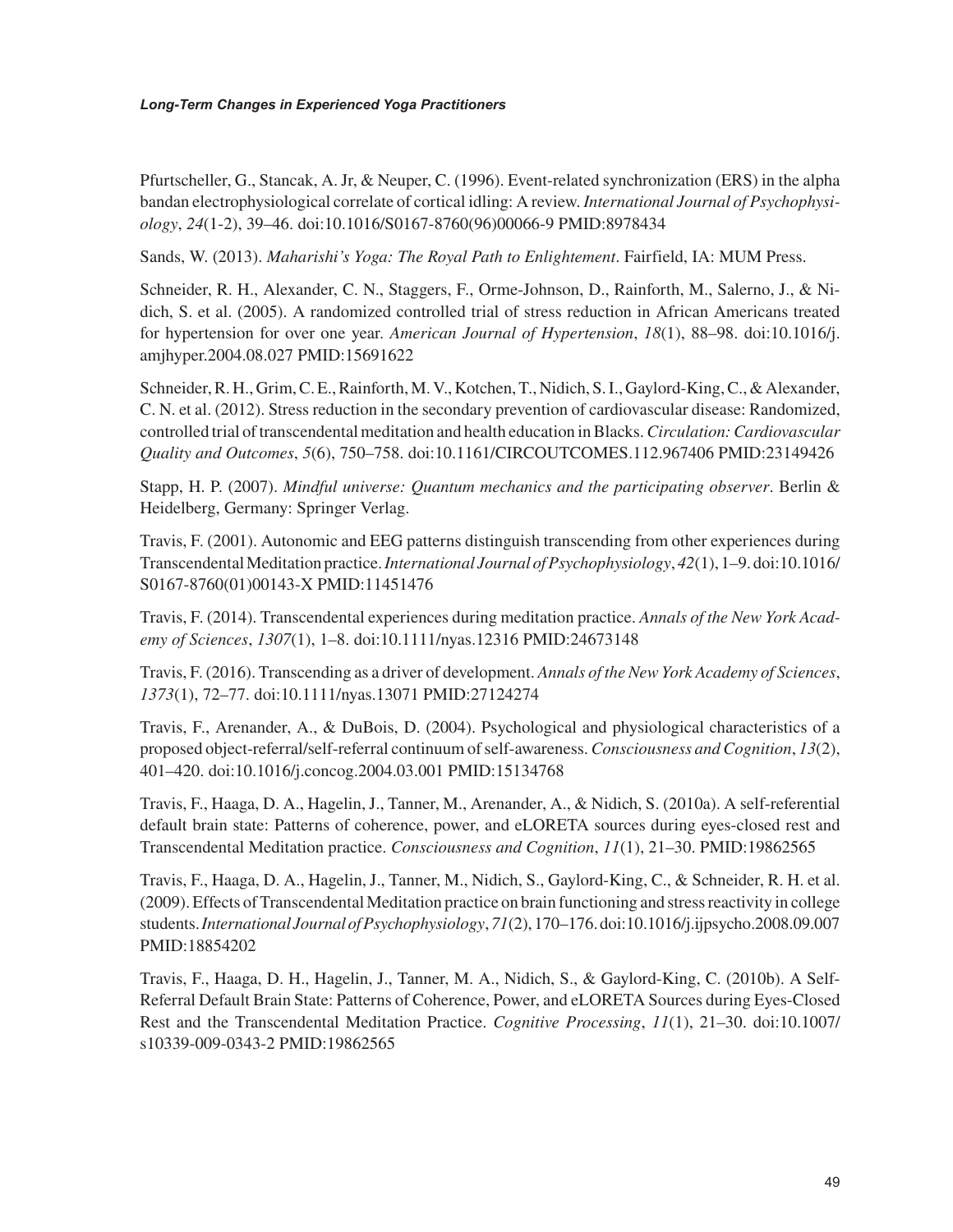Travis, F., Harung, H. S., & Lagrosen, Y. (2011). Moral Development, Peak Experiences and Brain Patterns in Professional and Amateur Classical Musicians: Support for a Unified Theory of Performance. *Consciousness and Cognition*, *20*, 1256–1264. doi:10.1016/j.concog.2011.03.020 PMID:21507681

Travis, F., & Pearson, C. (2000). Pure consciousness: Distinct phenomenological and physiological correlates of consciousness itself. *The International Journal of Neuroscience*, *100*(1-4), 77–89. doi:10.3109/00207450008999678 PMID:10512549

Travis, F., & Shear, J. (2010). Focused attention, open monitoring and automatic self-transcending: Categories to organize meditations from Vedic, Buddhist and Chinese traditions. *Consciousness and Cognition*, *19*(4), 1110–1118. doi:10.1016/j.concog.2010.01.007 PMID:20167507

Travis, F., & Wallace, R. K. (1997). Autonomic patterns during respiratory suspensions: Possible markers of Transcendental Consciousness. *Psychophysiology*, *34*(1), 39–46. doi:10.1111/j.1469-8986.1997. tb02414.x PMID:9009807

Travis, F., & Wallace, R. K. (1999). Autonomic and EEG patterns during eyes-closed rest and transcendental meditation (TM) practice: The basis for a neural model of TM practice. *Consciousness and Cognition*, *8*(3), 302–318. doi:10.1006/ccog.1999.0403 PMID:10487785

Travis, F. T., & Orme-Johnson, D. W. (1989). Field model of consciousness: EEG coherence changes as indicators of field effects. *The International Journal of Neuroscience*, *49*(3-4), 203–211. doi:10.3109/00207458909084826 PMID:2700478

Travis, F. T., Tecce, J., Arenander, A., & Wallace, R. K. (2002). Patterns of EEG Coherence, Power, and Contingent Negative Variation Characterize the Integration of Transcendental and Waking States. *Biological Psychology*, *61*(3), 293–319. doi:10.1016/S0301-0511(02)00048-0 PMID:12406612

Vinutha, H. T., Raghavendra, B. R., & Manjunath, N. K. (2015). Effect of integrated approach of yoga therapy on autonomic functions in patients with type 2 diabetes. *Indian Journal of Endocrinology and Metabolism*, *19*(5), 653–657. doi:10.4103/2230-8210.163194 PMID:26425477

Vygotsky, L. S., & Kozulin, A. (1986). *Thought and Language* (Revised ed.). Cambridge, MA: MIT Press.

Wallace, R. K. (1970). Physiological effects of Transcendental Meditation. *Science*, *167*(3926), 1751–1754. doi:10.1126/science.167.3926.1751 PMID:5416544

Wallace, R. K., & Wilson, A. F. (1971). A wakeful hypometabolic physiologic state. *The American Journal of Physiology*, *221*, 795–799. PMID:5570336

Walton, K. G., Cavanaugh, K. L., & Pugh, N. D. (2005). Effect of group practice of the Transcendental Meditation program on biochemical indicators of stress in non-meditators: A prospective time series study. *Journal of Social Behavior and Personality*, *17*(1), 339–376.

Walton, K. G., Pugh, B. S., Gelderloos, P., & Macrae, P. (1995). Stress reduction and preventing hypertension: Preliminary support for a psychoneuroendocrine mechanism. *Journal of Alternative and Complementary Medicine (New York, N.Y.)*, *1*(3), 263–283. doi:10.1089/acm.1995.1.263 PMID:9395623